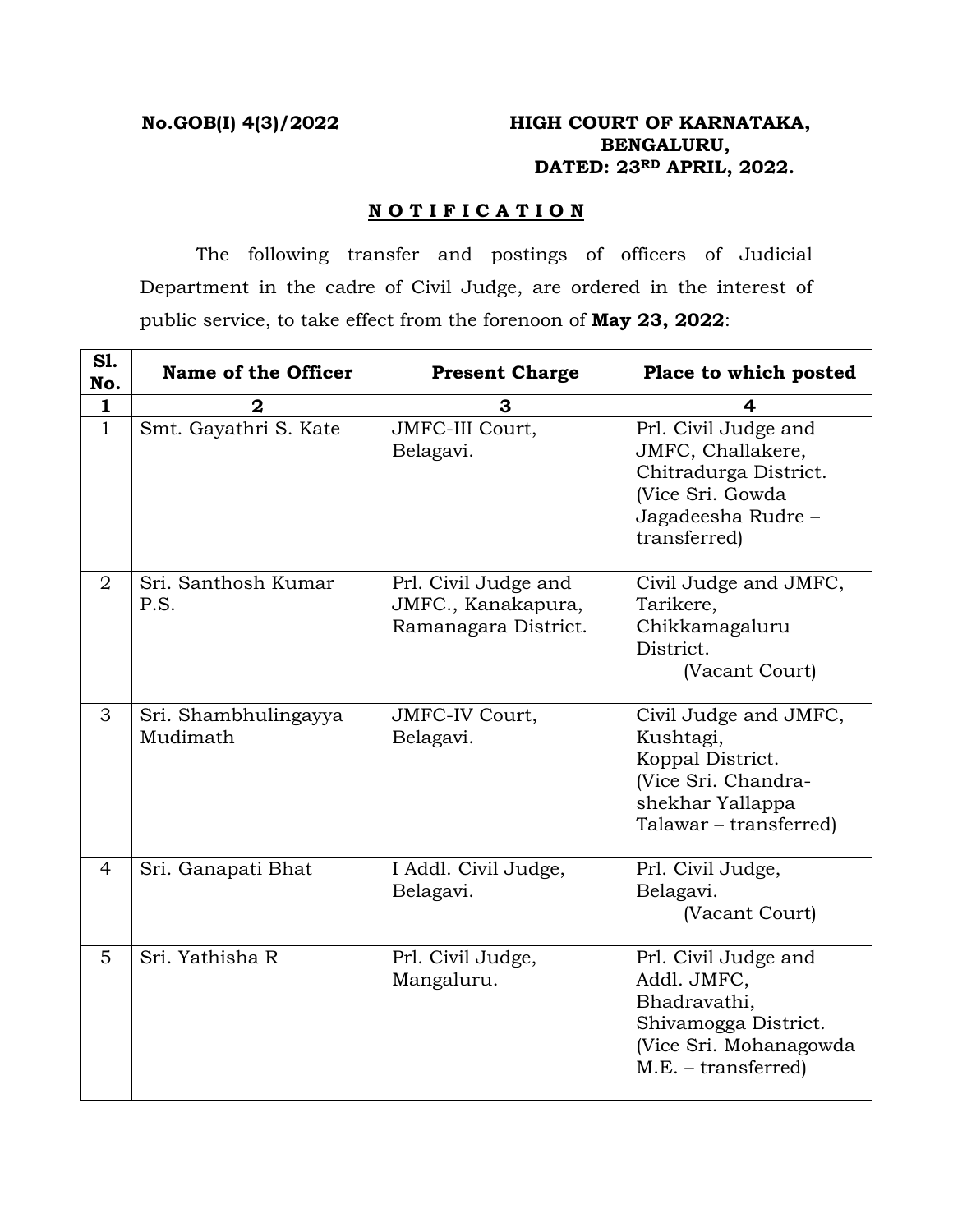| 1              | $\mathbf 2$                   | 3                                                                                     | 4                                                                                                                                                                                      |
|----------------|-------------------------------|---------------------------------------------------------------------------------------|----------------------------------------------------------------------------------------------------------------------------------------------------------------------------------------|
| 6              | Sri. Shrikanth Ravindra       | Addl. Civil Judge and<br>JMFC-I Court,<br>Gadag.                                      | Civil Judge and JMFC,<br>Pavagada,<br>Tumakuru District.<br>(Vice Sri. Jagadeesh<br>Biserotti - transferred)                                                                           |
| $\overline{7}$ | Sri. Sandeep S. Reddy         | Civil Judge and JMFC.,<br>Kushalnagar,<br>Kodagu District.                            | Services are placed at<br>the disposal of the<br>Government for being<br>appointed as<br>Civil Judge, OOD,<br>Legal Assistant,<br>Karnataka Lokayuktha,<br>Bengaluru.<br>(Vacant Post) |
| 8              | Sri. Abdul Saleem             | Prl. Civil Judge and<br>JMFC., Ballari.                                               | Civil Judge and JMFC,<br>Soraba,<br>Shivamogga District.<br>(Vice Sri. Keshava-<br>murthy $B. -$ transferred)                                                                          |
| 9              | Sri. Yogesha J.               | Prl. Civil Judge and<br>JMFC., Ranebennur,<br>Haveri District.                        | Prl. Civil Judge and<br>JMFC, Kunigal,<br>Tumakuru District.<br>(Vice Smt. Anitha O.A. -<br>transferred)                                                                               |
| 10             | Sri. Kanchi Mayanna<br>Goutam | Prl. Civil Judge and<br>JMFC,<br>Channarayapatna,<br>Hassan District.<br>(ON REQUEST) | Deputy Registrar,<br>Chief Metropolitan<br>Magistrate Court,<br>Bengaluru City.<br>(Vacant Post)                                                                                       |
| 11             | Sri. Chidanand Badiger        | Civil Judge and JMFC.,<br>Shorapur,<br>Yadgir District.                               | Prl. Civil Judge and<br>JMFC, Chikkodi,<br>Belagavi District.<br>(Vice Sri. Vijayakumar<br>Bagade – transferred)                                                                       |
| 12             | Smt. Ashwini Kore             | JMFC-III Court,<br>Mangaluru.                                                         | Addl. Civil Judge and<br>JMFC, Bhadravathi,<br>Shivamogga District.<br>(Vice Sri. Purushothama<br>$T.P. - transferred)$                                                                |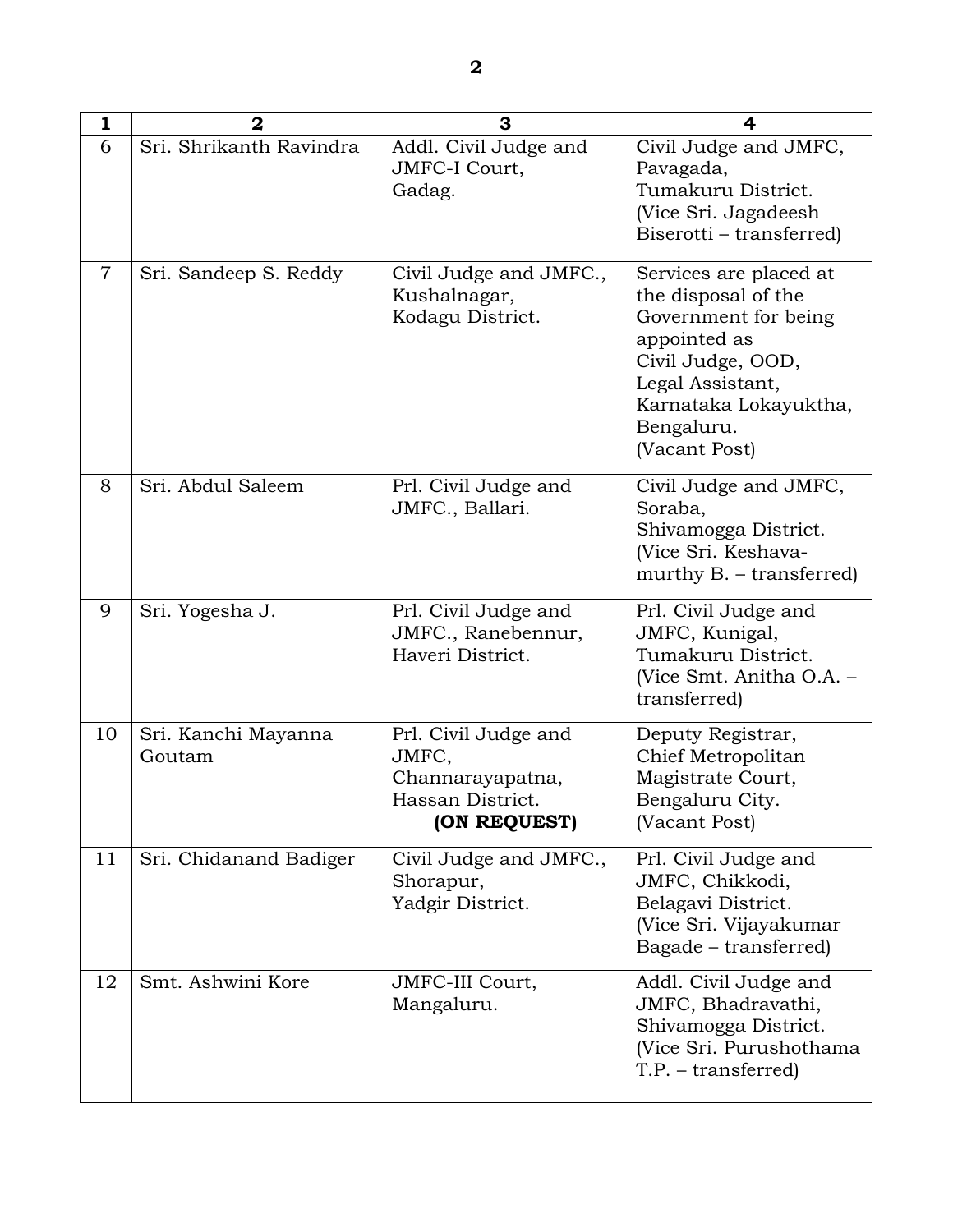| 1  | $\mathbf{2}$                   | 3                                                                            | 4                                                                                                                            |
|----|--------------------------------|------------------------------------------------------------------------------|------------------------------------------------------------------------------------------------------------------------------|
| 13 | Sri. Mohammed Yunus<br>Athani  | Prl. Civil Judge and<br>JMFC., Ron,<br>Gadag District.                       | Civil Judge and JMFC,<br>Jagalur,<br>Davanagere District.<br>(Vice Sri. Thimmaiah G.<br>- transferred)                       |
| 14 | Sri. Giri Gowda B.             | Civil Judge and JMFC.,<br>Ponnampet,<br>Kodagu District.                     | Civil Judge and JMFC,<br>Nagamangala,<br>Mandya District.<br>(Vice Sri. Manjunatha R.<br>- transferred)                      |
| 15 | Sri. Vijaykumar S.<br>Hiremath | Civil Judge and JMFC.,<br>Manvi,<br>Raichur District.                        | Prl. Civil Judge and<br>JMFC, Ron,<br>Gadag District.<br>(Vice Sri. Mohammed<br>Yunus Athani -<br>transferred)               |
| 16 | Sri. Shreyansh<br>Doddamani    | Prl. Civil Judge and<br>JMFC., Sindhanur,<br>Raichur District.               | Civil Judge and JMFC,<br>Savanur,<br>Haveri District.<br>(Vice Sri. Maruthi K. -<br>transferred)                             |
| 17 | Sri. Vijayakumar Bagade        | Prl. Civil Judge and<br>JMFC., Chikkodi,<br>Belagavi District.               | Civil Judge and JMFC,<br>Aurad,<br>Bidar District.<br>(Vice Sri. Mallikarjuna -<br>transferred)                              |
| 18 | Sri. Sandeesh T.L.             | Civil Judge and JMFC.,<br>Shikaripur,<br>Shivamogga District.                | Prl. Civil Judge and<br>JMFC, Sira,<br>Tumakuru District.<br>(Vice Smt. Asha K.S. -<br>transferred)                          |
| 19 | Sri. Mohanagowda M.E.          | Prl. Civil Judge and<br>Addl. JMFC.,<br>Bhadravathi,<br>Shivamogga District. | Deputy Registrar,<br>City Civil Court,<br>Bengaluru City.<br>(Vice Smt. Shantamma)<br>Mallikarjunagouda P. -<br>transferred) |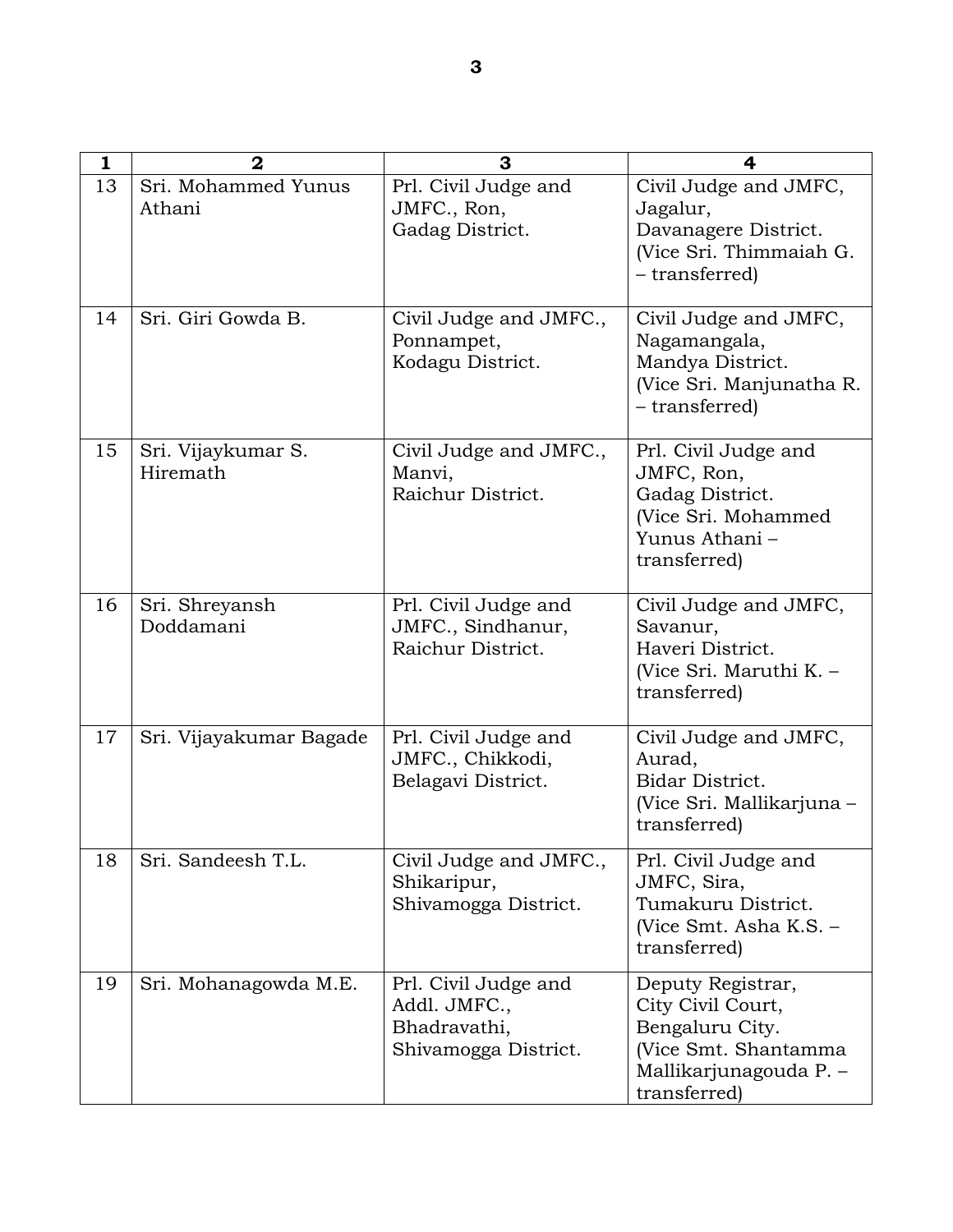| 1  | $\overline{2}$                    | 3                                                                              | 4                                                                                                                |
|----|-----------------------------------|--------------------------------------------------------------------------------|------------------------------------------------------------------------------------------------------------------|
| 20 | Smt. Mamatha Shivapuji            | Addl. Civil Judge and<br>JMFC., Doddaballapur,<br>Bengaluru Rural<br>District. | Prl. Civil Judge and<br>JMFC, Malavalli,<br>Mandya District.<br>(Vice Smt. Aishwarya<br>Chidanand - transferred) |
| 21 | Sri. H.P. Mohan Kumar             | Civil Judge and JMFC.,<br>Gundlupet,<br>Chamarajanagar<br>District.            | Prl. Civil Judge and<br>JMFC, Kadur,<br>Chikkamgaluru District.<br>(Vice Sri. Raghurama<br>$N.S.$ – transferred) |
| 22 | Smt. Vidyalaxmi Bhat              | Civil Judge and JMFC.,<br>Koratagere,<br>Tumakuru District.                    | Prl. Civil Judge and<br>JMFC, Shivamogga.<br>(Vacant Court)                                                      |
| 23 | Sri. Aravindra B.C.               | Prl. Civil Judge and<br>JMFC., Mysuru.                                         | Addl. Civil Judge and<br>JMFC, Kadur,<br>Chikkamagaluru<br>District.<br>(Vacant Court)                           |
| 24 | Sri. Thimmaiah G                  | Civil Judge and JMFC.,<br>Jagalur,<br>Davanagere District.                     | Civil Judge and JMFC,<br>Siddapur,<br>Uttara Kannada District.<br>(Vice Sri. Siddarama S. -<br>transferred)      |
| 25 | Smt. Nasrat Mukhtar<br>Ahmed Khan | Prl. Civil Judge and<br>Addl. JMFC., K.G.F.,<br>Kolar District.                | Civil Judge and JMFC,<br>Shiggaon,<br>Haveri District.<br>(Vice Smt. Shridevi<br>Darbare – transferred)          |
| 26 | Sri. Manjunatha R.                | Civil Judge and JMFC.,<br>Nagamangala,<br>Mandya District.                     | Civil Judge and JMFC,<br>Honnali,<br>Davanagere District.<br>(Vice Smt. Archana K.<br>Unnithan – transferred)    |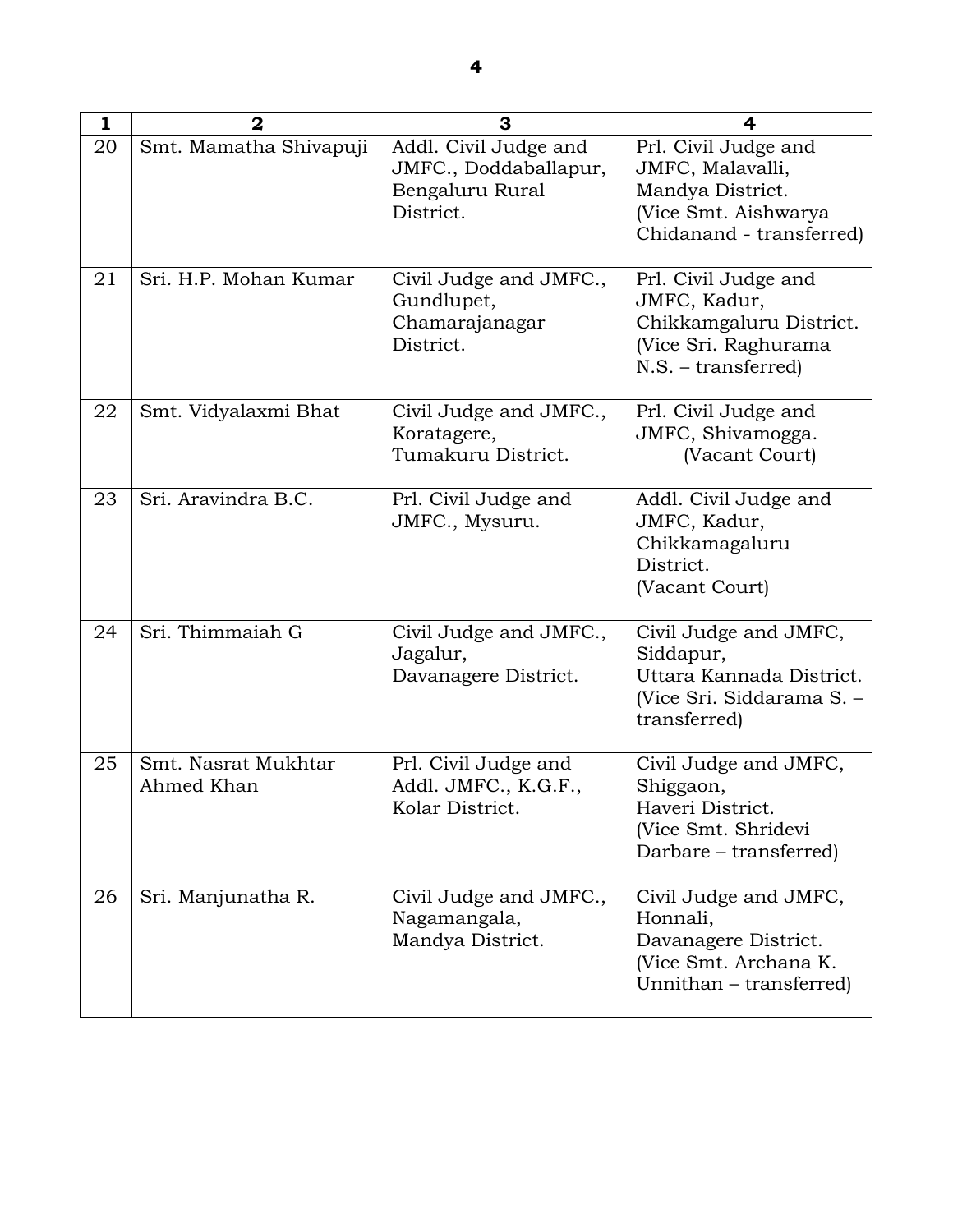| 1  | $\mathbf{2}$                | 3                                                                      | 4                                                                                                                                                                                                                                   |
|----|-----------------------------|------------------------------------------------------------------------|-------------------------------------------------------------------------------------------------------------------------------------------------------------------------------------------------------------------------------------|
| 27 | Sri. Ramprashanth M.N.      | Prl. Civil Judge and<br>JMFC., Anekal,<br>Bengaluru Rural<br>District. | II Addl. Civil Judge and<br>JMFC, Kadur,<br>Chikkamagaluru<br>District.<br>(Vice Sri. Irappa<br>Dhavaleshwar-<br>transferred)                                                                                                       |
| 28 | Sri. Appasab Naik           | Prl. Civil Judge and<br>JMFC., Humnabad,<br>Bidar District.            | Civil Judge and JMFC,<br>Laxmeshwar,<br>Gadag District.<br>(Vice Sri. Prathapkumar<br>$N. - transferred)$                                                                                                                           |
| 29 | Smt. Sharmila Kamath<br>Κ.  | Metropolitan Magistrate<br>(Traffic Court-I),<br>Bengaluru City.       | I Addl. Civil Judge,<br>Belagavi.<br>(Vice Sri. Ganapati Bhat<br>- transferred)                                                                                                                                                     |
| 30 | Sri. Sharath Chandra N.     | Civil Judge and JMFC.,<br>Yelandur,<br>Chamarajanagar<br>District.     | Services are placed at<br>the disposal of the Govt.,<br>for being appointed as<br>Civil Judge, OOD,<br>Assistant Secretary,<br>Karnataka State Legal<br>Services Authority,<br>Bengaluru.<br>(Vice Sri. Gagan M.R. –<br>transferred |
| 31 | Sri. Mohammed Roshan<br>Sha | Civil Judge and JMFC.,<br>Chamarajanagar.                              | Civil Judge and JMFC.,<br>Chikkaballapura.<br>(Vacant Court)                                                                                                                                                                        |
| 32 | Sri. Keshavamurthy B.       | Civil Judge and JMFC.,<br>Soraba,<br>Shivamogga District.              | Civil Judge and JMFC,<br>Bangarpet,<br>Kolar District.<br>(Vice Sri. Ajit<br>Devaramani-<br>transferred)                                                                                                                            |
| 33 | Sri. Manu B.K.              | Prl. Civil Judge and<br>JMFC-II Court,<br>Madikeri.                    | Prl. Civil Judge and<br>JMFC, Srinivasapura,<br>Kolar District.<br>(Vice Sri. Devaraju H.R.<br>- transferred)                                                                                                                       |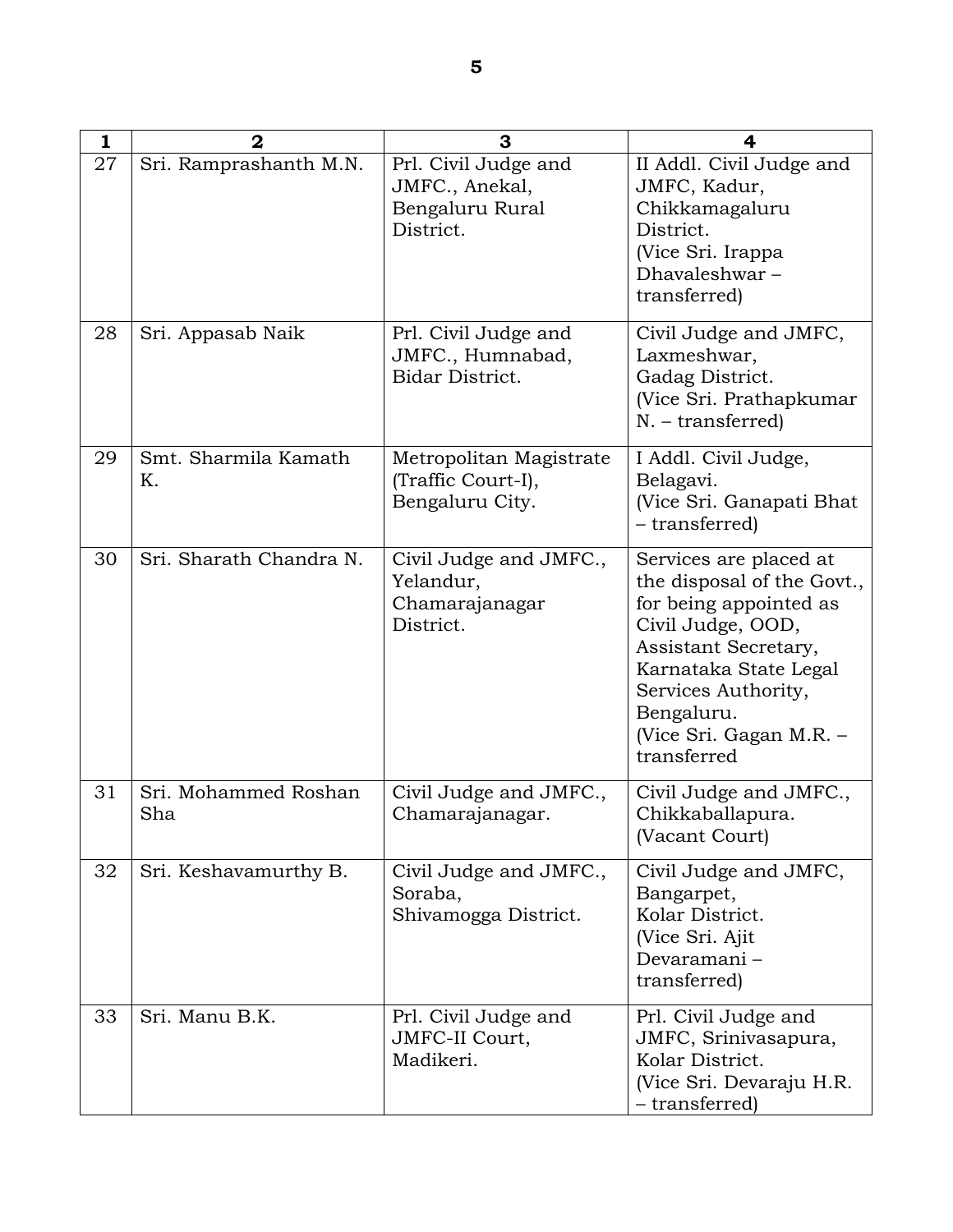| 1  | $\mathbf{2}$                   | 3                                                                       | 4                                                                                                                          |
|----|--------------------------------|-------------------------------------------------------------------------|----------------------------------------------------------------------------------------------------------------------------|
| 34 | Sri. Raghavendra<br>Upadhye    | Addl. Civil Judge and<br>JMFC, Shikaripur,<br>Shivamogga District.      | Civil Judge and JMFC,<br>Shikaripur,<br>Shivamogga District.<br>(Vice Sri. Sandeesh T.L.<br>- transferred)                 |
| 35 | Sri. Raghurama N.S.            | Prl. Civil Judge and<br>JMFC., Kadur,<br>Chikkamagaluru<br>District.    | Prl. Civil Judge and<br>JMFC, Nanjangud,<br>Mysuru District.<br>(Vice Smt. Shyla S.M. -<br>transferred)                    |
| 36 | Sri. Manjunatha R.             | I Addl. Civil Judge and<br>JMFC, K.G.F.,<br>Kolar District.             | Prl. Civil Judge and<br>Addl. JMFC, K.G.F.,<br>Kolar District.<br>(Vice Smt. Nasrat<br>Mukhtar Ahmed Khan-<br>transferred) |
| 37 | Sri. Ajit Devaramani           | Civil Judge and JMFC,<br>Bangarpet,<br>Kolar District.                  | Addl. Civil Judge and<br>JMFC, Bangarpet,<br>Kolar District.<br>(Vice Sri. Deepu B.C. -<br>transferred)                    |
| 38 | Sri. Chandrashekhar<br>Banakar | II Addl. Civil Judge and<br>JMFC., Bhadravathi,<br>Shivamogga District. | Prl. Civil Judge and<br>JMFC, Honnavar,<br>Uttara Kannada District.<br>(Vacant Court)                                      |
| 39 | Smt. Tejaswini K.M.            | II Addl. Civil Judge and<br>JMFC, Shikaripur,<br>Shivamogga District.   | Addl. Civil Judge and<br>JMFC, Shikaripur,<br>Shivamogga District.<br>(Vice Sri. Raghavendra<br>Upadhye – transferred)     |
| 40 | Smt. Ramya H.R.                | Prl. Civil Judge,<br>Bantwal,<br>Dakshina Kannada<br>District.          | Prl. Civil Judge and<br>JMFC, Arasikere,<br>Hassan District.<br>(Vice Sri. Amaranatha<br>$B.N. - transferred)$             |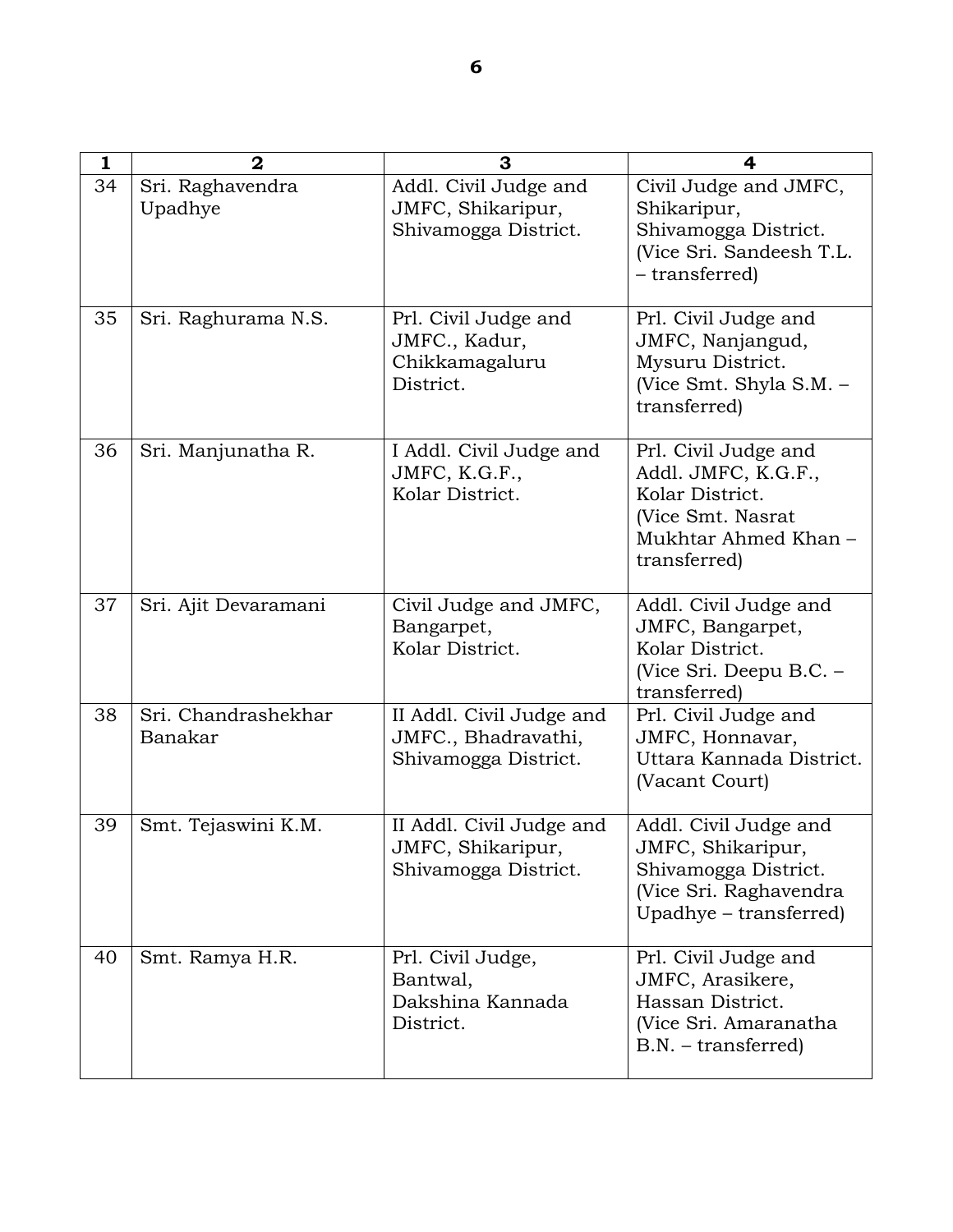| 1  | $\mathbf 2$                        | 3                                                                  | 4                                                                                                                      |
|----|------------------------------------|--------------------------------------------------------------------|------------------------------------------------------------------------------------------------------------------------|
| 41 | Sri. Maruthi K.                    | Civil Judge and JMFC.,<br>Savanur,<br>Haveri District.             | Civil Judge and JMFC,<br>Shorapur,<br>Yadgir District.<br>(Vice Sri. Chidanand<br>Badiger – transferred)               |
| 42 | Sri. Raghunatha Gowda<br>K.T.      | Addl. Civil Judge and<br>JMFC,<br>Ballari.                         | Prl. Civil Judge and<br>JMFC., Madhugiri,<br>Tumakuru District.<br>(Vice Smt. Havalada<br>Sowmyashri -<br>transferred) |
| 43 | Smt. Shyla S.M.                    | Prl. Civil Judge and<br>JMFC., Nanjangud,<br>Mysuru District.      | Prl. Civil Judge and<br>JMFC, Malur,<br>Kolar District.<br>(Vice Smt. Parvathamma<br>$B. - transferred)$               |
| 44 | Smt. Prathibha D.S.                | Civil Judge and JMFC.,<br>Alur,<br>Hassan District.                | Prl. Civil Judge,<br>Mangaluru.<br>(Vice Sri. Yathisha R. -<br>transferred)                                            |
| 45 | Sri. Gowda Jagadeesha<br>Rudre     | Prl. Civil Judge and<br>JMFC, Challakere,<br>Chitradurga District. | Addl. Civil Judge and<br>JMFC, Challakere,<br>Chitradurga District.<br>(Vice Sri. Manu Patel<br>$B.Y. - transferred)$  |
| 46 | Sri. Jagadeesh Biserotti           | Civil Judge and JMFC.,<br>Pavagada,<br>Tumakuru District.          | Prl. Civil Judge and<br>JMFC, Athani,<br>Belagavi District.<br>(Vice Sri. Prashanth<br>Nagalapur – transferred)        |
| 47 | Sri. Shrishail Bhimashen<br>Bagadi | Civil Judge and JMFC.,<br>Yelburga,<br>Koppal District.            | Addl. Civil Judge and<br>JMFC, Soraba,<br>Shivamogga District.<br>(Vice Sri. Manju M. -<br>transferred)                |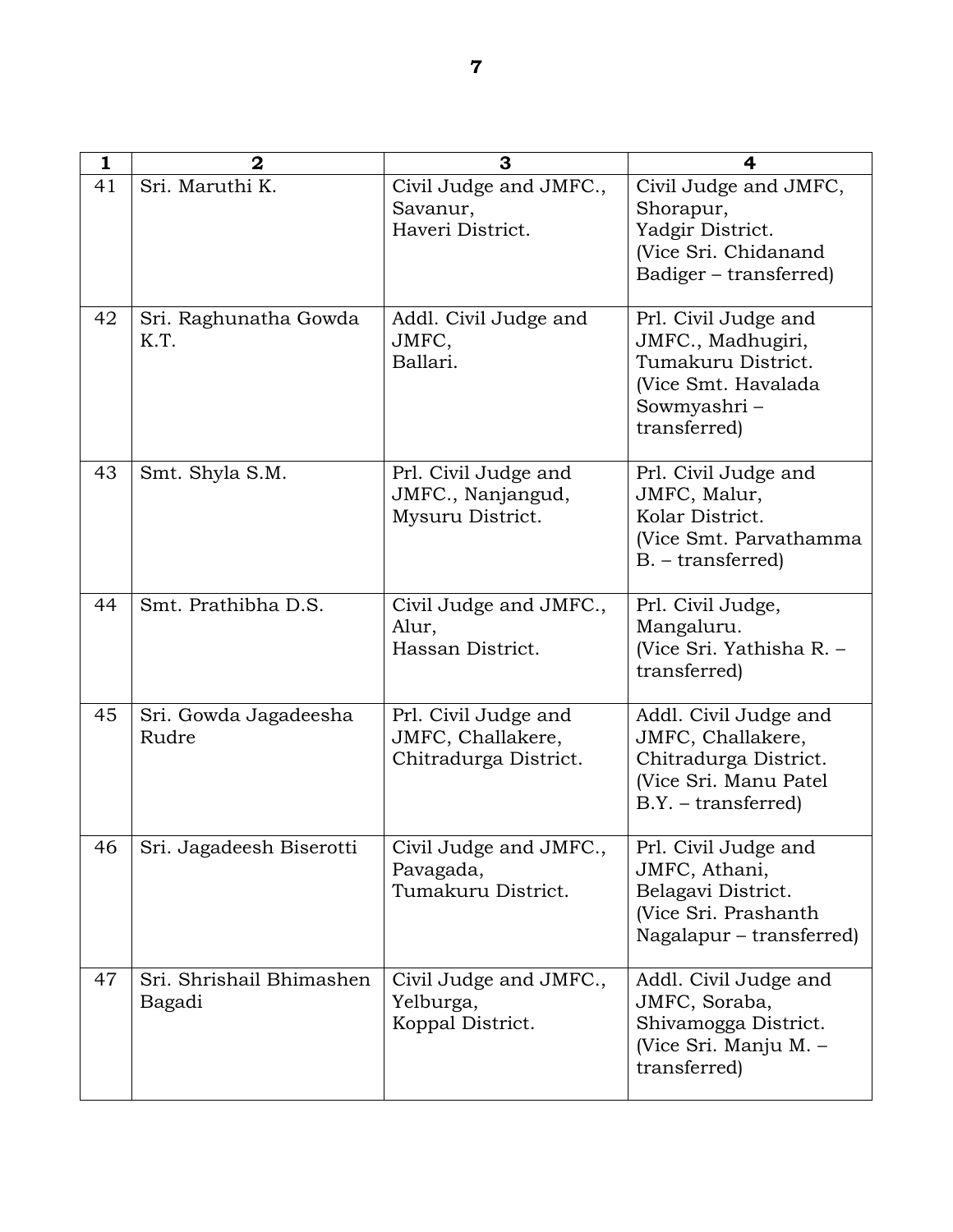| $\mathbf{1}$ | $\mathbf{2}$            | 3                                                                    | 4                                                                                                                       |
|--------------|-------------------------|----------------------------------------------------------------------|-------------------------------------------------------------------------------------------------------------------------|
| 48           | Sri. Kishor Kumar M     | Civil Judge and JMFC.,<br>Badami,<br>Bagalkot District.              | Addl. Civil Judge and<br>JMFC, Nanjangud,<br>Mysuru District.<br>(Vice Sri. Shrinath A. -<br>transferred)               |
| 49           | Sri. Praveen R.J.S.     | Civil Judge and JMFC.,<br>Dandeli,<br>Uttara Kannada District.       | Civil Judge and JMFC,<br>Holenarsipur,<br>Hassan District.<br>(Vacant Court)                                            |
| 50           | Sri. Koteppa Kamble     | Addl. Civil Judge and<br>JMFC, Sindhanur,<br>Raichur District.       | Prl. Civil Judge and<br>JMFC, Sindhanur,<br>Raichur District.<br>(Vice Sri. Shreyansh<br>Doddamani-<br>transferred)     |
| 51           | Sri. Narasimhamurthy M. | Prl. Civil Judge and<br>JMFC-II Court, Raichur.                      | Prl. Civil Judge and<br>JMFC, Mulbagal,<br>Kolar District.<br>(Vice Sri. Hajihusensab<br>Yadawad – transferred)         |
| 52           | Sri. Mohan Sadashiv Pol | Addl. Civil Judge and<br>JMFC, Humnabad,<br>Bidar District.          | Prl. Civil Judge and<br>JMFC, Humnabad,<br>Bidar District.<br>(Vice Sri. Appasab Naik<br>– transferred)                 |
| 53           | Sri. Shivakumar R.      | Civil Judge and JMFC.,<br>Gudibande,<br>Chikkaballapura<br>District. | Addl. Civil Judge and<br>JMFC, Tarikere,<br>Chikkamagaluru<br>District.<br>(Vice Sri. Ramamurthy<br>$N. - transferred)$ |
| 54           | Smt. Asha K.S.          | Prl. Civil Judge and<br>JMFC., Sira,<br>Tumakuru District.           | Civil Judge and JMFC,<br>Ponnampet,<br>Kodagu District.<br>(Vice Sri. Giri Gowda B.<br>- transferred)                   |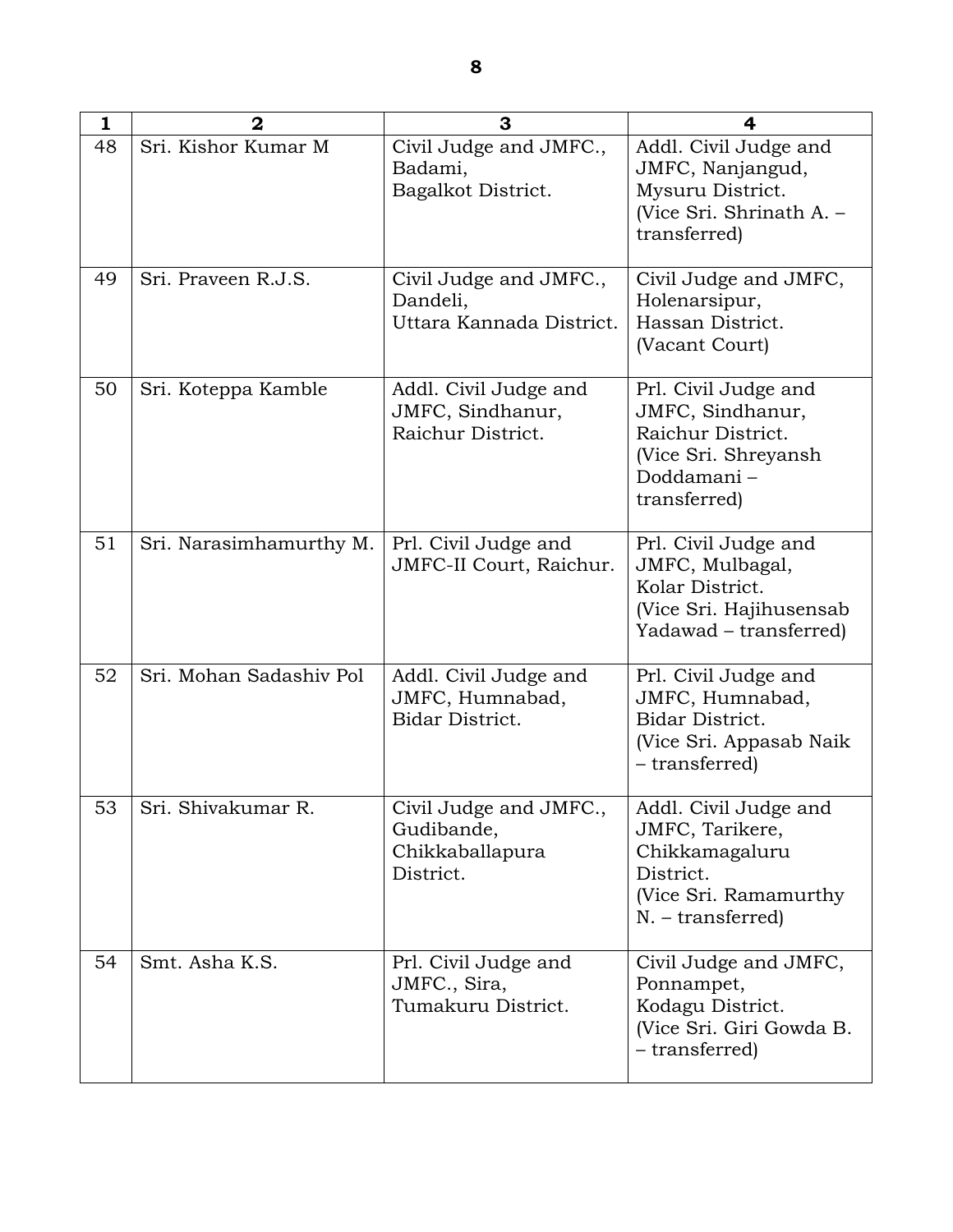| 1  | $\mathbf 2$               | 3                                                                      | 4                                                                                                                                |
|----|---------------------------|------------------------------------------------------------------------|----------------------------------------------------------------------------------------------------------------------------------|
| 55 | Sri. Anandappa M.         | II Addl. Civil Judge and<br>JMFC, Sindhanur,<br>Raichur District.      | Addl. Civil Judge and<br>JMFC, Sindhanur,<br>Raichur District.<br>(Vice Sri. Koteppa<br>Kamble – transferred)                    |
| 56 | Smt. Kavya B.H.           | Addl. Civil Judge and<br>JMFC, Anekal,<br>Bengaluru Rural<br>District. | Prl. Civil Judge and<br>JMFC, Anekal,<br>Bengaluru Rural<br>District.<br>(Vice Sri. Ramprashanth<br>$M.N. - transferred)$        |
| 57 | Smt. Rashmi H.B.          | XI Addl. Civil Judge and<br>JMFC.,<br>Mysuru.                          | Prl. Civil Judge and<br>JMFC.,<br>Mysuru.<br>(Vice Sri. Aravindra B.C.<br>– transferred)                                         |
| 58 | Sri. Manu Patel B.Y.      | Addl. Civil Judge and<br>JMFC., Challakere,<br>Chitradurga District.   | Civil Judge and JMFC,<br>Hunsur,<br>Mysuru District.<br>(Vacant Court)                                                           |
| 59 | Sri. Rajshekhar Tilaganji | Addl. Civil Judge and<br>JMFC., Hubballi,<br>Dharwad District.         | Prl. Civil Judge and<br>JMFC., Hubballi,<br>Dharwad District.<br>(Vacant Court)                                                  |
| 60 | Sri. Lokesha C.N.         | Civil Judge and JMFC.,<br>Siruguppa,<br>Ballari District.              | II Addl. Civil Judge and<br>JMFC, Bhadravathi,<br>Shivamogga District.<br>(Vice Sri.<br>Chandrashekhar<br>Banakar – transferred) |
| 61 | Smt. Kannika M.S.         | Prl. Civil Judge and<br>JMFC, Channagiri,<br>Davanagere District.      | II Addl. Civil Judge and<br>JMFC., Mysuru.<br>(Vice Smt. Shrishylaja<br>$H.V. - transferred)$                                    |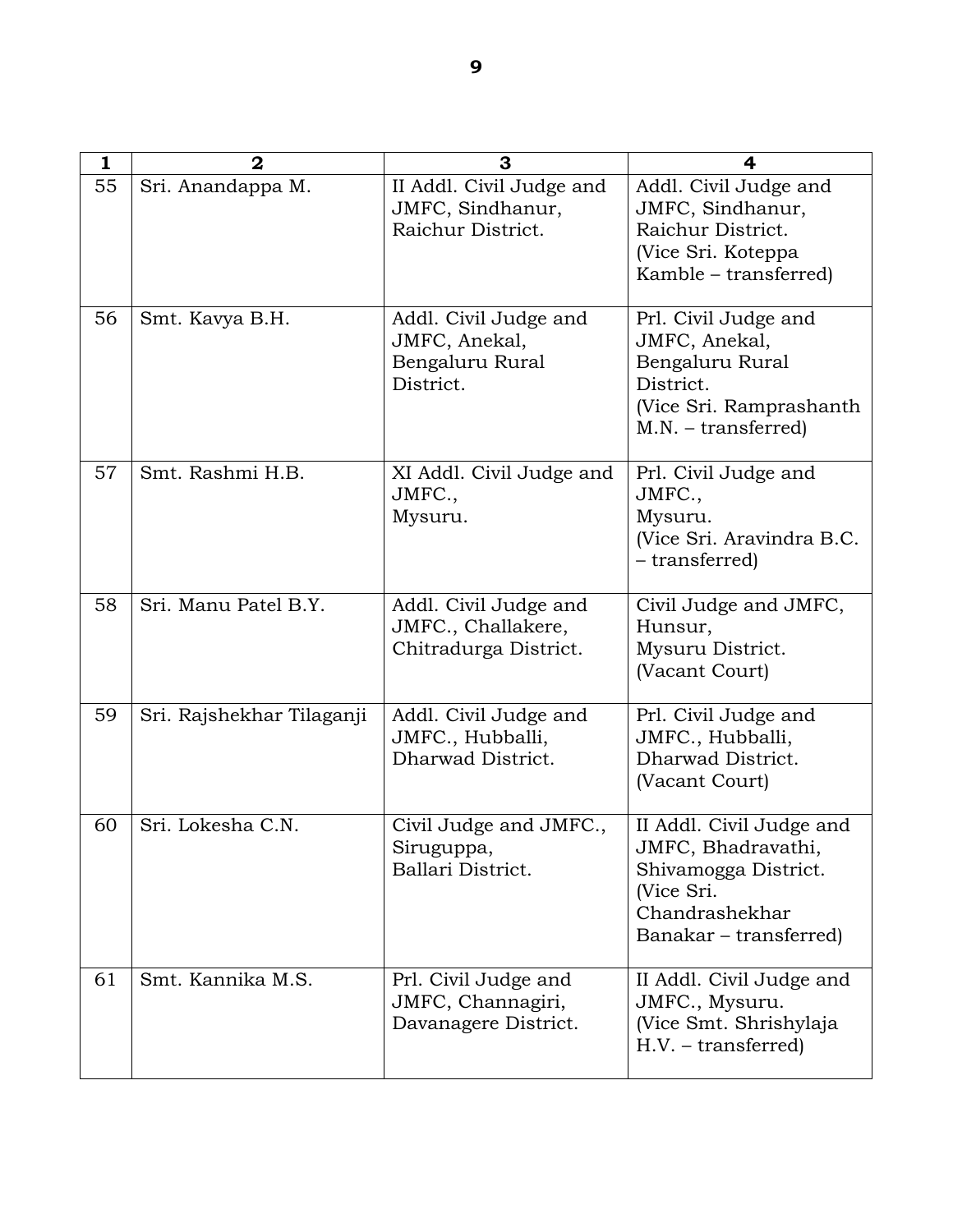| $\mathbf{1}$ | $\mathbf{2}$                 | 3                                                                           | 4                                                                                                                               |
|--------------|------------------------------|-----------------------------------------------------------------------------|---------------------------------------------------------------------------------------------------------------------------------|
| 62           | Smt. Shrishylaja H.V.        | II Addl. Civil Judge and<br>JMFC., Mysuru.                                  | Prl. Civil Judge and<br>JMFC, Chintamani,<br>Chikkaballapura<br>District.<br>(Vice Sri. Shiva Kumara<br>$G.J. - transferred)$   |
| 63           | Sri. Hajihusensab<br>Yadawad | Prl. Civil Judge and<br>JMFC., Mulbagal,<br>Kolar District.                 | Civil Judge and JMFC,<br>Siruguppa,<br>Ballari District.<br>(Vice Sri. Lokesha C.N. -<br>transferred)                           |
| 64           | Sri. Rangaswamy J.           | Civil Judge and JMFC.,<br>Ankola,<br>Uttara Kannada District.               | Civil Judge and JMFC,<br>Bagepalli,<br>Chikkaballapura<br>District.<br>(Vacant Court)                                           |
| 65           | Sri. Premkumar               | Addl. Civil Judge and<br>JMFC, Gubbi,<br>Tumakuru District.<br>(ON REQUEST) | Addl. Civil Judge and<br>JMFC, Doddaballapur,<br>Bengaluru Rural<br>District.<br>(Vice Smt. Mamatha<br>Shivapuji – transferred) |
| 66           | Sri. Ishwar Musalmari        | Prl. Civil Judge and<br><b>JMFC II Court,</b><br>Bidar.                     | Civil Judge and JMFC,<br>Indi,<br>Vijayapura District.<br>(Vice Sri. Altaf Husensab<br>Khanaganvi -<br>transferred)             |
| 67           | Sri. Prashant<br>Badawadagi  | Civil Judge and JMFC.,<br>Bhalki,<br>Bidar District.                        | Civil Judge and JMFC,<br>Ankola,<br>Uttara Kannada District.<br>(Vice Sri. Rangaswamy<br>J. - transferred)                      |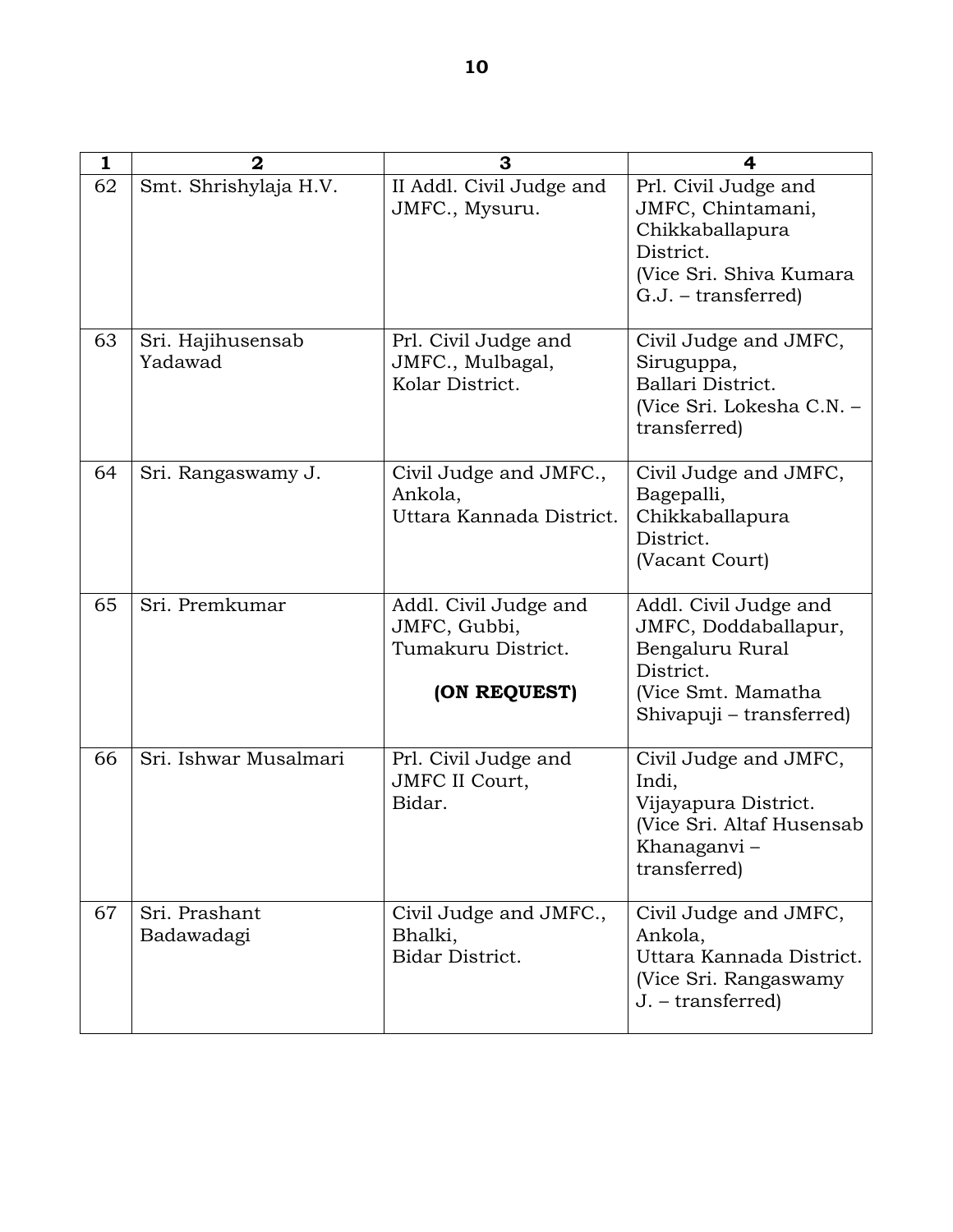| 1  | $\overline{2}$                          | 3                                                                            | 4                                                                                                                        |
|----|-----------------------------------------|------------------------------------------------------------------------------|--------------------------------------------------------------------------------------------------------------------------|
| 68 | Sri. Suresh Annappa<br>Savadi           | Civil Judge and JMFC.,<br>Muddebihal,<br>Vijayapura District.                | Prl. Civil Judge and<br>JMFC, Kanakapura,<br>Ramanagara District.<br>(Vice Sri. Santhosh<br>Kumar P.S. -<br>transferred) |
| 69 | Sri. Mahantesh Bhusagol                 | II Addl. Civil Judge and<br>JMFC., Udupi.                                    | Civil Judge and JMFC,<br>Sindgi,<br>Vijayapura District.<br>(Vacant Court)                                               |
| 70 | Sri. Chandrashekhar<br>Yallappa Talawar | Civil Judge and JMFC.,<br>Kushtagi,<br>Koppal District.                      | Prl. Civil Judge,<br>Bantwal,<br>Dakshinna Kannada<br>District.<br>(Vice Smt. Ramya H.R. –<br>transferred)               |
| 71 | Smt. Deepa V.                           | III Addl. Civil Judge and<br>JMFC.,<br>Mangaluru.                            | Prl. Civil Judge and<br>JMFC, Tiptur,<br>Tumakuru District.<br>(Vice Sri. Dasari Kranti<br>Kiran – transferred)          |
| 72 | Smt. Rekha H.C.                         | Metropolitan Magistrate,<br>(Traffic Court-II),<br>Bengaluru City.           | Metropolitan Magistrate<br>(Traffic Court-I),<br>Bengaluru City.<br>(Vice Smt. Sharmila<br>Kamath K. – transferred)      |
| 73 | Smt. Thendrall K.                       | Prl. Civil Judge and<br>JMFC.,<br>Chikkanayakanahalli,<br>Tumakuru District. | III Addl. Civil Judge and<br>JMFC., Mysuru.<br>(Vice Sri. Vinod Kumar<br>$M. - transferred)$                             |
| 74 | Smt. Yogeshwari                         | Metropolitan Magistrate<br>(Traffic Court-III),<br>Bengaluru City.           | Metropolitan Magistrate<br>(Traffic Court-II),<br>Bengaluru City.<br>(Vice Smt. Rekha H.C. -<br>transferred)             |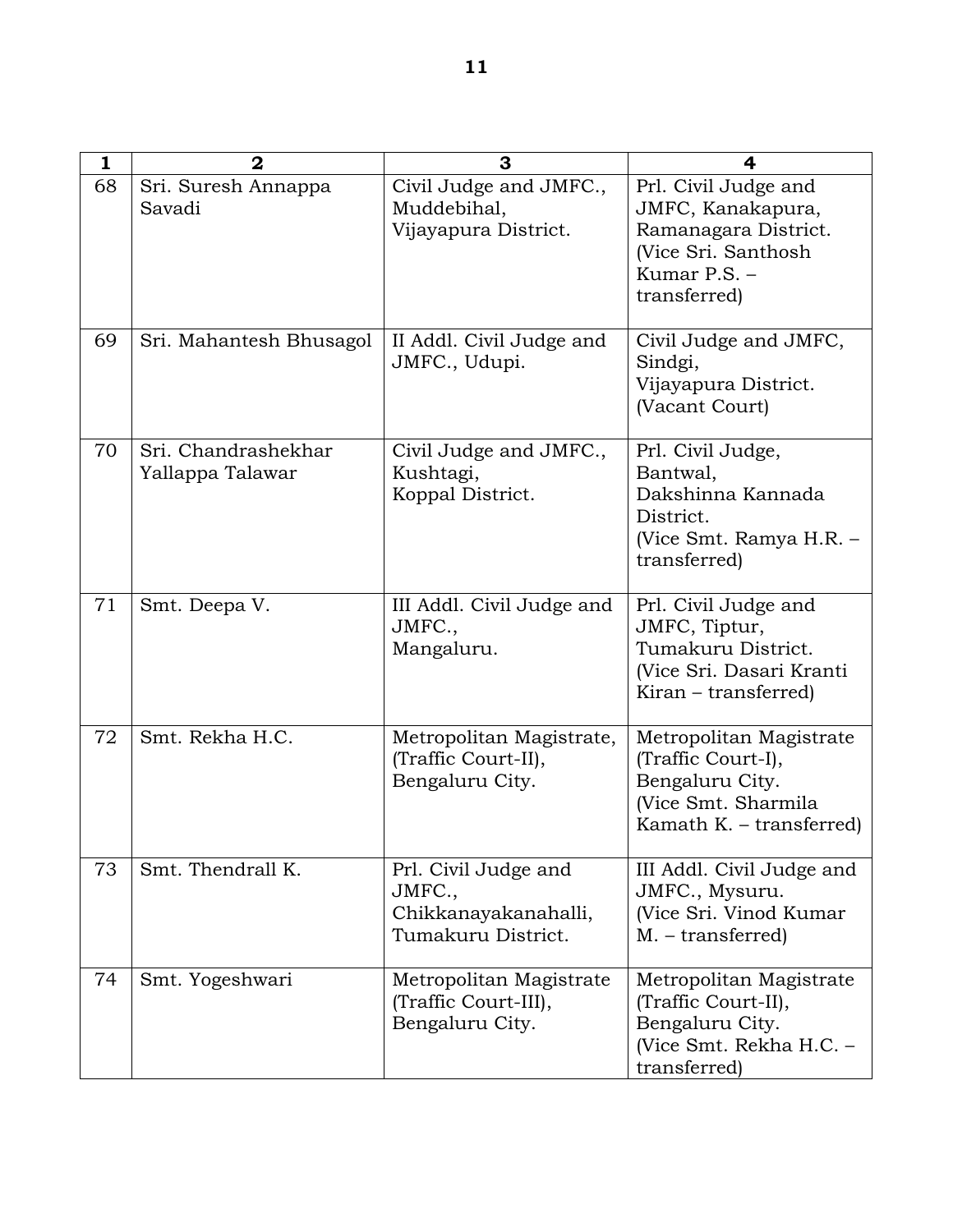| 1  | $\mathbf 2$           | 3                                                                | 4                                                                                                             |
|----|-----------------------|------------------------------------------------------------------|---------------------------------------------------------------------------------------------------------------|
| 75 | Sri. Onkaramurthy H.  | Civil Judge and JMFC.,<br>Yellapur,<br>Uttara Kannada District.  | Civil Judge and JMFC,<br>Krishnarajapet,<br>Mandya District.<br>(Vice Smt. Pooja Shetti –<br>transferred)     |
| 76 | Smt. Nirmala S.       | Civil Judge and JMFC.,<br>Molakalmuru,<br>Chitradurga District.  | II Addl. Civil Judge and<br>JMFC, Udupi.<br>(Vice Mahantesh<br>Bhusagol – transferred)                        |
| 77 | Sri. Devaraju H.R.    | Prl. Civil Judge and<br>JMFC., Srinivasapura,<br>Kolar District. | Addl. Civil Judge and<br>JMFC, Indi,<br>Vijayapura District.<br>(Vice Sri. Hulugappa D.<br>- transferred)     |
| 78 | Smt. Anitha O.A.      | Prl. Civil Judge and<br>JMFC., Kunigal,<br>Tumakuru District.    | Prl. Civil Judge and<br>JMFC, Ranebennur,<br>Haveri District.<br>(Vice Sri. Yogesha J. –<br>transferred)      |
| 79 | Smt. Nirmala M.C.     | III Addl. Civil Judge and<br>JMFC., Udupi.                       | Civil Judge and JMFC,<br>Alur,<br>Hassan District.<br>(Vice Smt. Prathibha<br>$D.S.$ – transferred)           |
| 80 | Sri. Vinod Balnaik    | Prl. Civil Judge and<br>JMFC-II Court,<br>Tumakuru.              | Prl. Civil Judge and<br>JMFC, Bhatkal,<br>Uttara Kannada District.<br>(Vice Sri. Fawaz P.A. -<br>transferred) |
| 81 | Smt. Shridevi Darbare | Civil Judge and JMFC.,<br>Shiggaon,<br>Haveri District.          | Prl. Civil Judge and<br>JMFC, Gangavathi,<br>Koppal District.<br>(Vacant Court)                               |
| 82 | Sri. Ashappa          | Addl. Civil Judge and<br>JMFC., Sindgi,<br>Vijayapura District.  | Civil Judge and JMFC,<br>Manvi,<br>Raichur District.<br>(Vice Sri. Vijaykumar S.<br>Hiremath – transferred)   |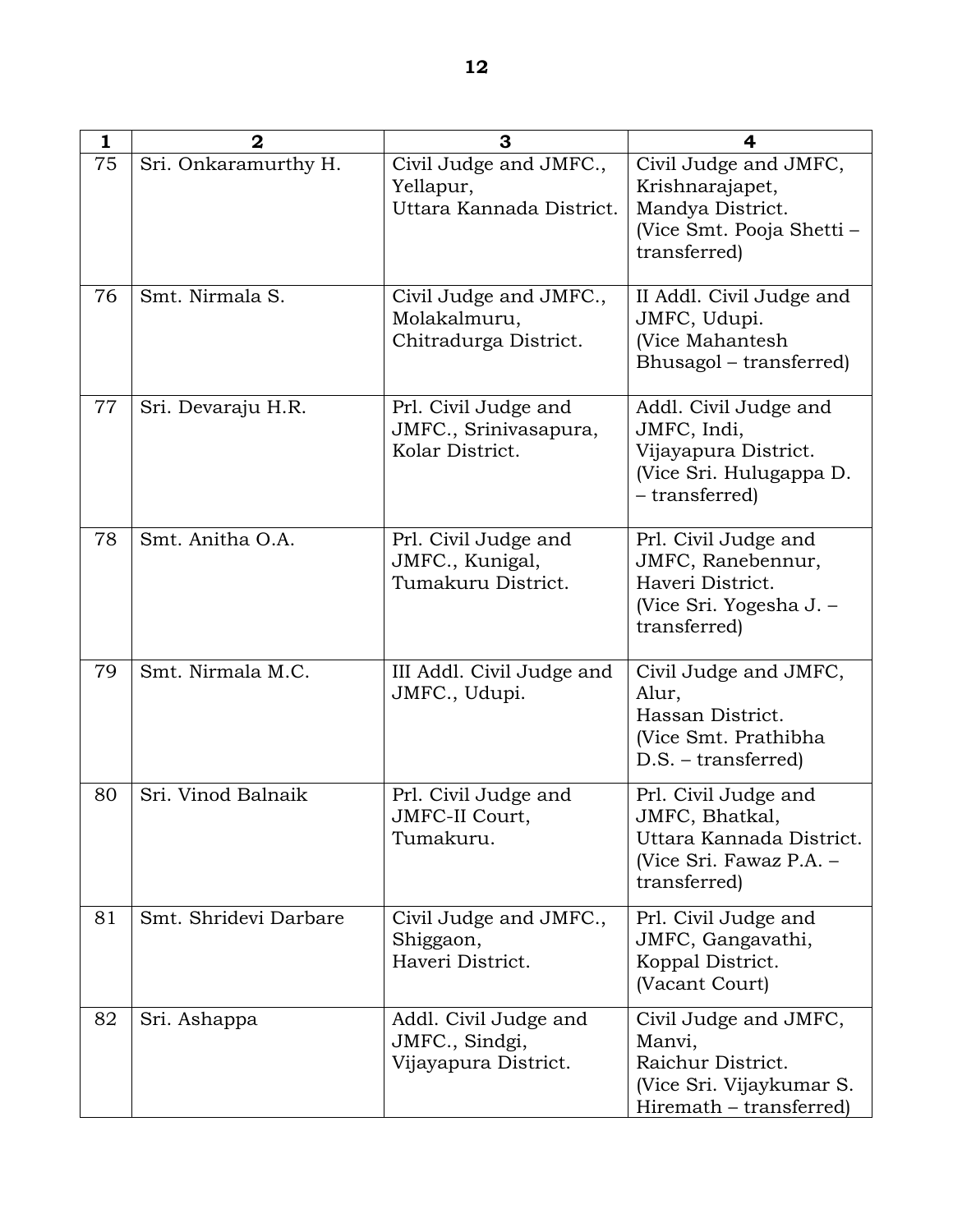| $\mathbf{1}$ | $\overline{2}$               | 3                                                                           | 4                                                                                                                             |
|--------------|------------------------------|-----------------------------------------------------------------------------|-------------------------------------------------------------------------------------------------------------------------------|
| 83           | Smt. Lakshmi M.V.            | Addl. Civil Judge and<br>JMFC.<br>Channarayapatna,<br>Hassan District.      | Addl. Civil Judge and<br>JMFC, Sira,<br>Tumakuru District.<br>(Vice Smt. Geeta –<br>transferred)                              |
| 84           | Smt. Mala C.                 | Addl. Civil Judge and<br>JMFC.,<br>Chikkaballapura,                         | Civil Judge and JMFC,<br>Moodbidri,<br>Dakshina Kannada<br>District.<br>(Vacant Court)                                        |
| 85           | Sri. Subhaschandra<br>Rathod | Civil Judge and JMFC.,<br>Chittapur,<br>Kalaburagi District.                | Prl. Civil Judge and<br>JMFC., Gadag.<br>(Vacant Court)                                                                       |
| 86           | Sri. Siddarama S.            | Civil Judge and JMFC.,<br>Siddapur,<br>Uttara Kannada District.             | Addl. Civil Judge and<br>JMFC, Holenarsipur,<br>Hassan District.<br>(Vice Sri. Hareesh<br>Jadhav - transferred)               |
| 87           | Sri. Vinod Kumar M.          | III Addl. Civil Judge and<br>JMFC.,<br>Mysuru.                              | I Addl. Civil Judge and<br>JMFC, K.G.F.,<br>Kolar District.<br>(Vice Sri. Manjunatha R.<br>– transferred)                     |
| 88           | Sri. Krishna Murthy N.       | Addl. Civil Judge and<br>JMFC., Kanakapura,<br>Ramanagara District.         | Addl. Civil Judge and<br>JMFC, Bantwal,<br>Dakshinna Kannada<br>District.<br>(Vice Smt. Shilpa<br>Timmapur – transferred)     |
| 89           | Sri. Sandesha K.             | Prl. Civil Judge and<br>JMFC., Devanahalli,<br>Bengaluru Rural<br>District. | Prl. Civil Judge and<br>JMFC,<br>Belthangady,<br>Dakshinna Kannada<br>District.<br>(Vice Sri. Sathisha K.G.<br>- transferred) |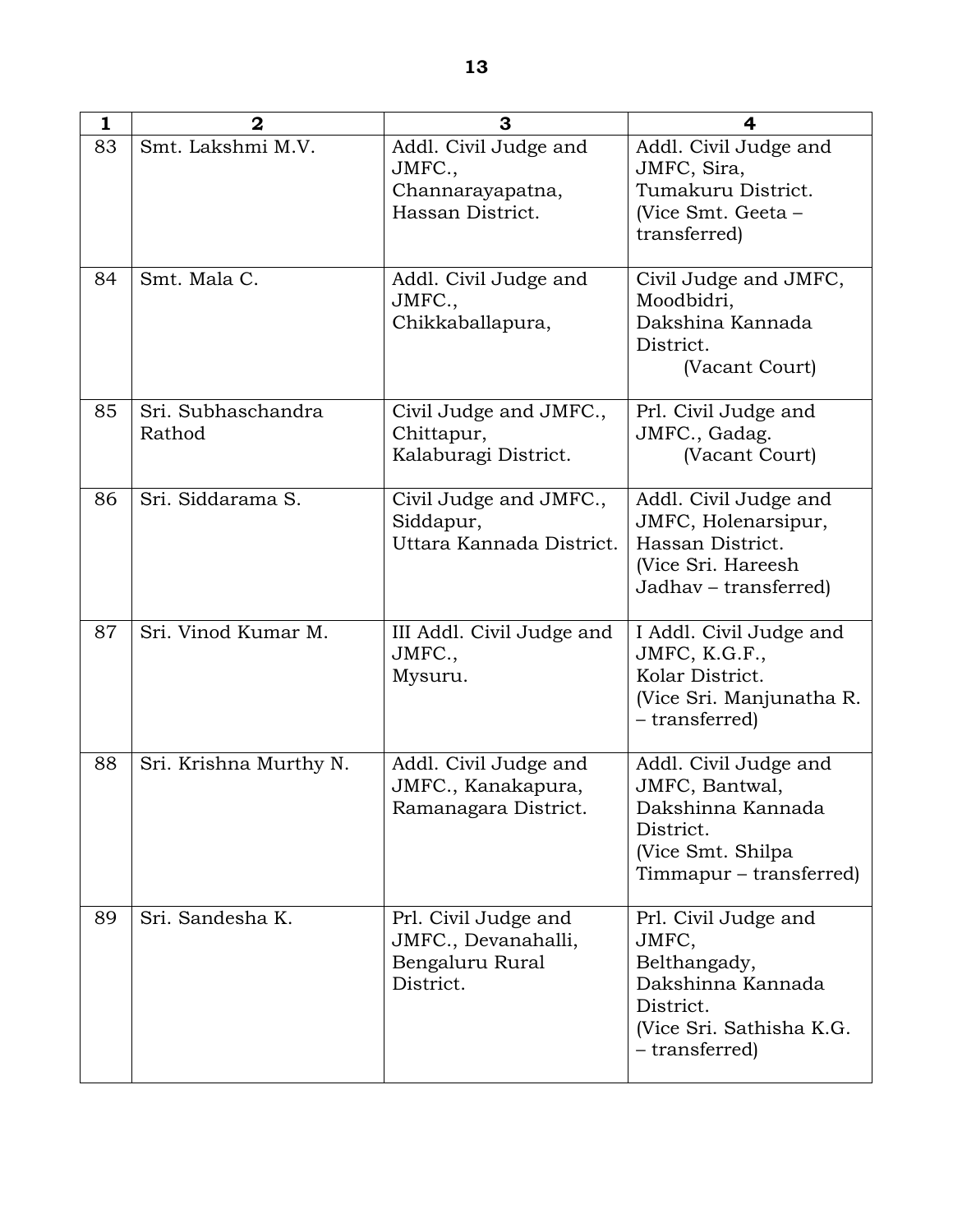| 1  | $\mathbf 2$                            | 3                                                                           | 4                                                                                                              |
|----|----------------------------------------|-----------------------------------------------------------------------------|----------------------------------------------------------------------------------------------------------------|
| 90 | Sri. Anil Shekhanavar                  | Civil Judge and JMFC.,<br>Pandavapura,<br>Mandya District.                  | Prl. Civil Judge and<br><b>JMFC II Court,</b><br>Raichur.<br>(Vice Sri. Narasimha-<br>murthy M. – transferred) |
| 91 | Smt. Priyanka T.K.                     | Prl. Civil Judge and<br>JMFC., Gokak,<br>Belagavi District.<br>(ON REQUEST) | Civil Judge and JMFC,<br>Molakalmuru,<br>Chitradurga District.<br>(Vice Smt. Nirmala S. -<br>transferred)      |
| 92 | Smt. Shantamma<br>Mallikarjunagouda P. | Deputy Registrar,<br>City Civil Court,<br>Bengaluru City.                   | IV Addl. Civil Judge and<br>JMFC., Mysuru.<br>(Vice Smt. Sujatha A.B.<br>- transferred)                        |
| 93 | Smt. Shobha                            | Addl. Civil Judge and<br>JMFC., Gokak,<br>Belagavi District.                | Prl. Civil Judge and<br>JMFC, Shahapur,<br>Yadgir District.<br>(Vice Sri. Kadappa<br>Hukkeri - transferred)    |
| 94 | Smt. Priyanka B.                       | Addl. Civil Judge and<br>JMFC, Maddur,<br>Mandya District.                  | Prl. Civil Judge and<br>JMFC, Maddur,<br>Mandya District.<br>(Vacant Court)                                    |
| 95 | Sri. Arun Chougule                     | II Addl. Civil Judge and<br><b>JMFC II Court,</b><br>Gadag.                 | Addl. Civil Judge and<br><b>JMFC I Court,</b><br>Gadag.<br>(Vice Sri. Shrikanth<br>Ravindra – transferred)     |
| 96 | Sri. Prashanth Nagalapur               | Prl. Civil Judge and<br>JMFC, Athani,<br>Belagavi District.                 | Addl. Civil Judge and<br>JMFC, Athani,<br>Belagavi District.<br>(Vice Smt. Rashmi S.<br>Maradi – transferred)  |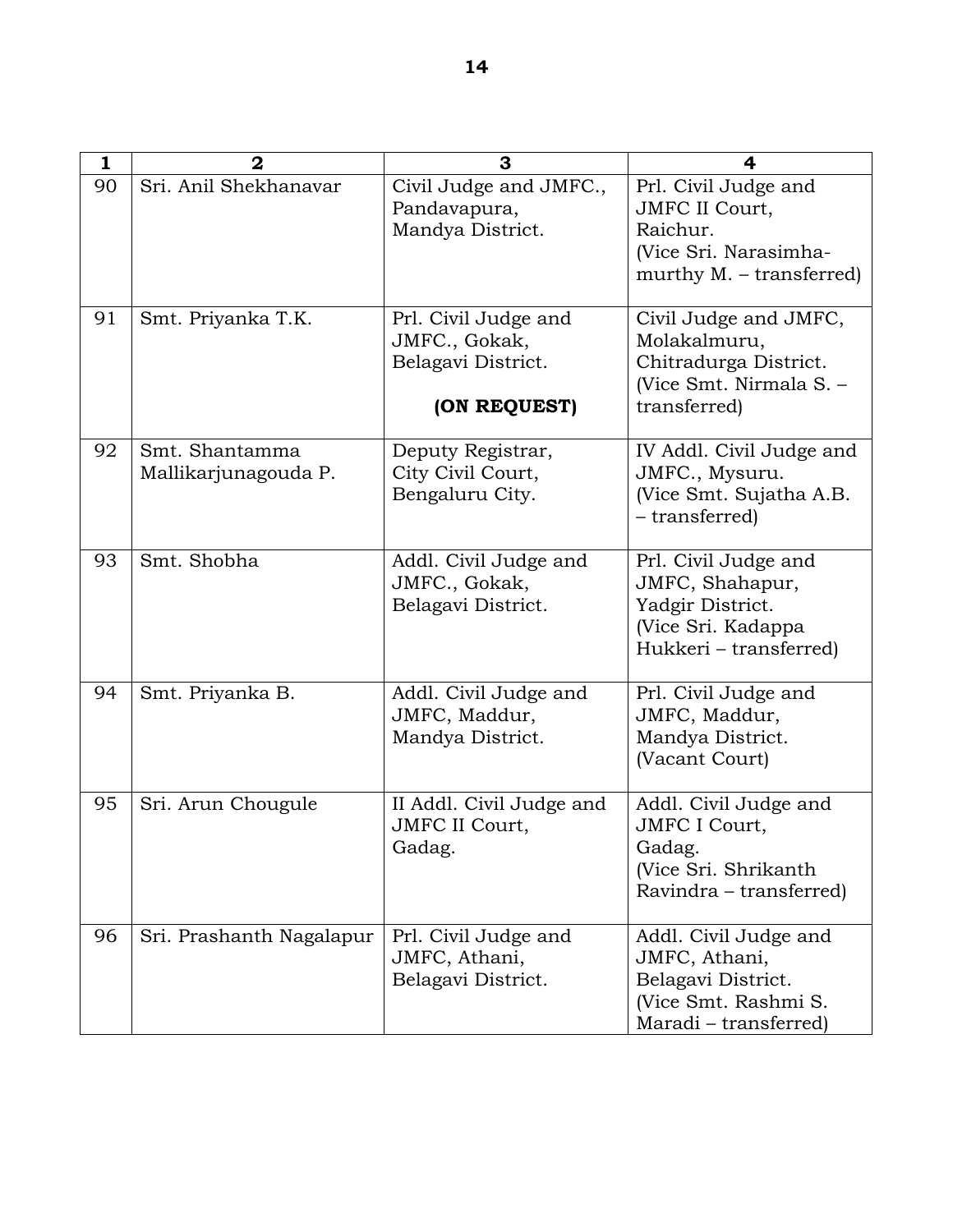| 1   | $\mathbf{2}$                | 3                                                               | 4                                                                                                               |
|-----|-----------------------------|-----------------------------------------------------------------|-----------------------------------------------------------------------------------------------------------------|
| 97  | Sri. Nemachandra            | Addl. Civil Judge and<br>JMFC,<br>Chitradurga.                  | Prl. Civil Judge and<br>JMFC,<br>Chitradurga.<br>(Vacant Court)                                                 |
| 98  | Smt. Parvathamma B.         | Prl. Civil Judge and<br>JMFC, Malur,<br>Kolar District.         | Addl. Civil Judge,<br>Malur,<br>Kolar District.<br>(Vice Sri. Yogesha M.R. –<br>transferred)                    |
| 99  | Smt. Sujatha A.B.           | IV Addl. Civil Judge and<br>JMFC.,<br>Mysuru.                   | V Addl. Civil Judge &<br>JMFC,<br>Mysuru.<br>(Vice Sri. Vishwanath<br>Yamakanmardi –<br>transferred)            |
| 100 | Sri. Guruprasad C.          | IV Addl. Civil Judge &<br>JMFC,<br>Mangaluru.                   | I Addl. Civil Judge,<br>Mangaluru.<br>(Vacant Court)                                                            |
| 101 | Smt. Radha S.               | I Addl. Civil Judge and<br><b>JMFC II Court,</b><br>Hassan.     | Prl. Civil Judge and<br><b>JMFC II Court,</b><br>Hassan.<br>(Vacant Court)                                      |
| 102 | Sri. Amaranatha B.N.        | Prl. Civil Judge and<br>JMFC, Arasikere,<br>Hassan District.    | Addl. Civil Judge and<br>JMFC, Arasikere,<br>Hassan District.<br>(Vice Sri. Rafeeq Ahmed<br>– transferred)      |
| 103 | Smt. Havalada<br>Sowmyashri | Prl. Civil Judge and<br>JMFC., Madhugiri,<br>Tumakuru District. | Addl. Civil Judge and<br>JMFC, Madhugiri,<br>Tumakuru District.<br>(Vice Smt. Kavyashree)<br>$M. - transferred$ |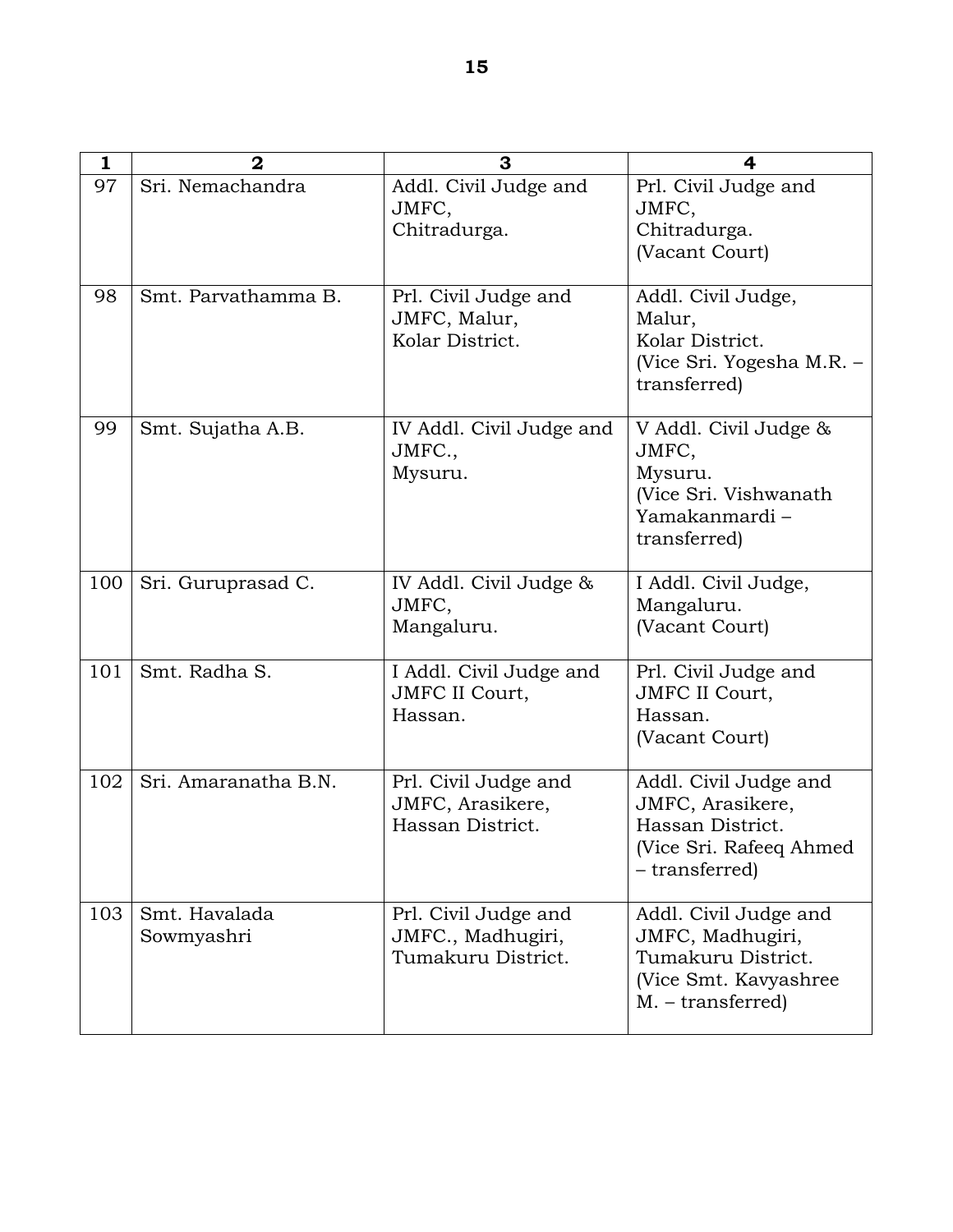| 1   | 2                                          | 3                                                               | 4                                                                                                                                     |
|-----|--------------------------------------------|-----------------------------------------------------------------|---------------------------------------------------------------------------------------------------------------------------------------|
| 104 | Sri. Avinash Chindu H.                     | II Addl. Civil Judge and<br><b>JMFC III Court,</b><br>Hassan.   | I Addl. Civil Judge and<br><b>JMFC II Court,</b><br>Hassan<br>(Vice Smt. Radha S. -<br>transferred)                                   |
| 105 | Smt. Rashmi S. Maradi                      | Addl. Civil Judge and<br>JMFC, Athani,<br>Belagavi District.    | II Addl. Civil Judge and<br>JMFC, Athani,<br>Belagavi District.<br>(Vice Sri. Sayed<br>Mohiuddin Urf Khawaja<br>Peeran – transferred) |
| 106 | Sri. Rafeeq Ahmed                          | Addl. Civil Judge and<br>JMFC, Arasikere,<br>Hassan District.   | II Addl. Civil Judge and<br>JMFC, Arasikere,<br>Hassan District.<br>(Vice Sri. Ameet Ghatti -<br>transferred)                         |
| 107 | Sri. Nagesh Naik                           | Addl. Civil Judge,<br>Srinivasapura,<br>Kolar District.         | Addl. Civil Judge and<br>JMFC., Hubballi,<br>Dharwad District.<br>(Vice Sri. Rajshekhar<br>Tilaganji – transferred)                   |
| 108 | Sri. Sayed Mohiuddin Urf<br>Khawaja Peeran | II Addl. Civil Judge and<br>JMFC, Athani,<br>Belagavi District. | III Addl. Civil Judge and<br>JMFC, Athani,<br>Belagavi District.<br>(Vice Sri. Nagendra –<br>transferred)                             |
| 109 | Sri. Ramalingappa                          | III Addl. Civil Judge and<br>JMFC,<br>Hassan.                   | II Addl. Civil Judge and<br>JMFC III Court, Hassan.<br>(Vice Sri. Avinash<br>Chindu H. - transferred)                                 |
| 110 | Sri. Altaf Husensab<br>Khanaganvi          | Civil Judge and JMFC.,<br>Indi,<br>Vijayapura District.         | Addl. Civil Judge and<br>JMFC, Humnabad,<br>Bidar District.<br>(Vice Sri. Mohan<br>Sadashiv Pol-<br>transferred)                      |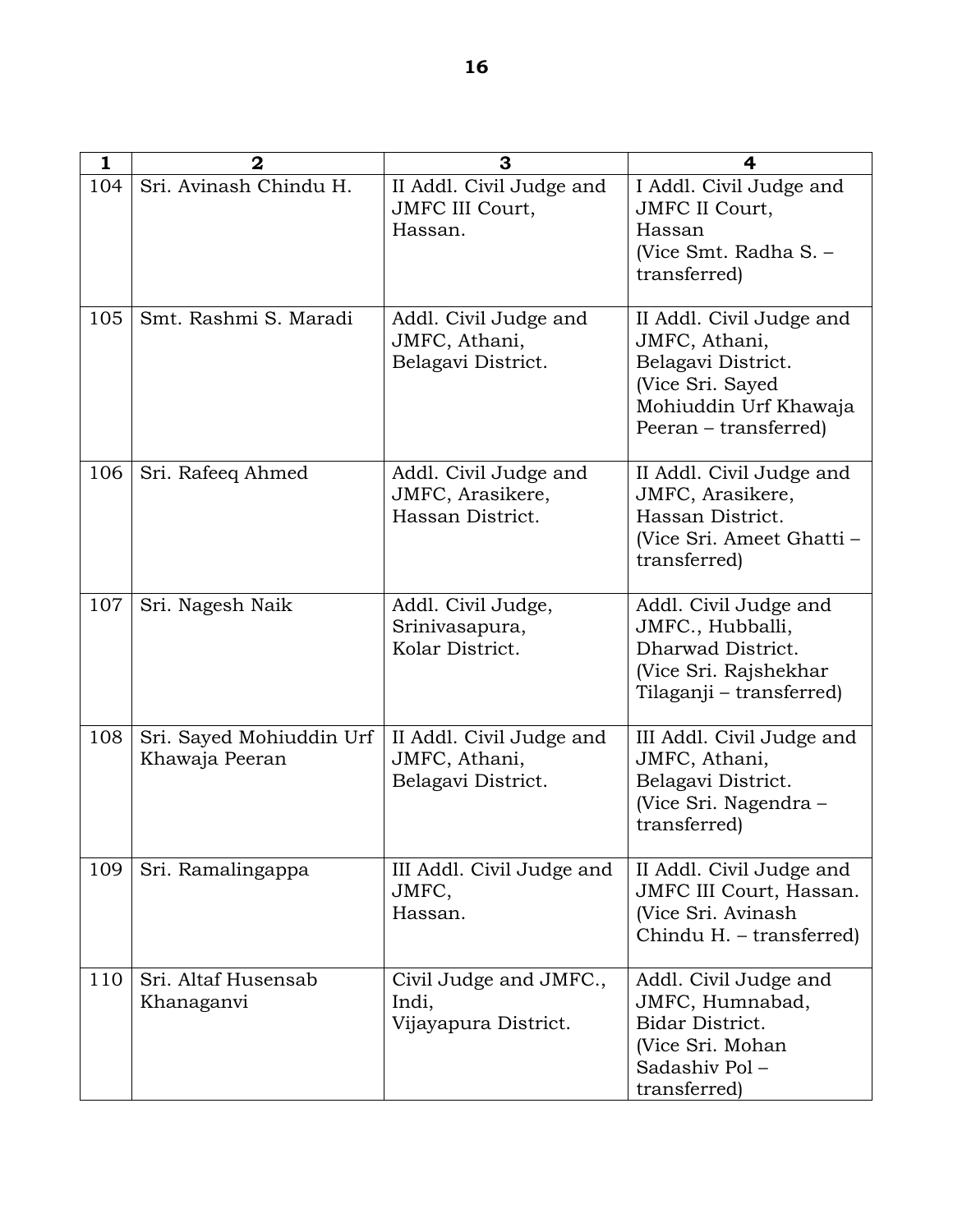| 1   | $\mathbf{2}$         | 3                                                                                                                            | 4                                                                                                                             |
|-----|----------------------|------------------------------------------------------------------------------------------------------------------------------|-------------------------------------------------------------------------------------------------------------------------------|
| 111 | Smt. Manjula B.      | Metropolitan Magistrate,<br>(Traffic Court-IV),<br>Bengaluru City.                                                           | Metropolitan Magistrate<br>(Traffic Court-III),<br>Bengaluru City.<br>(Vice Smt. Yogeshwari -<br>transferred)                 |
| 112 | Sri. Nagendra        | III Addl. Civil Judge and<br>JMFC, Athani,<br>Belagavi District.                                                             | IV Addl. Civil Judge and<br>JMFC., Athani,<br>Belagavi District.<br>(Vice Sri.<br>K.Gopalakrishna-<br>transferred)            |
| 113 | Sri. Yogesha K.      | IV Addl. Civil Judge and<br>JMFC,<br>Hassan.                                                                                 | III Addl. Civil Judge and<br>JMFC, Hassan.<br>(Vice Sri. Ramalingappa<br>- transferred)                                       |
| 114 | Sri. Gagan M.R.      | Civil Judge, OOD,<br>Assistant Secretary,<br>Karnataka State Legal<br>Services Authority,<br>Bengaluru.<br>(ON REPATRIATION) | Metropolitan Magistrate<br>(Traffic Court-IV),<br>Bengaluru City.<br>(Vice Smt. Manjula B. -<br>transferred)                  |
| 115 | Smt. Manju S.        | I Addl. Civil Judge and<br><b>JMFC II Court,</b><br>Tumakuru.                                                                | Prl. Civil Judge and<br><b>JMFC II Court,</b><br>Tumakuru.<br>(Vice Sri. Vinod Balnaik<br>- transferred)                      |
| 116 | Sri. Kadappa Hukkeri | Prl. Civil Judge and<br>JMFC., Shahapur,<br>Yadgir District.                                                                 | Addl. Civil Judge and<br>JMFC, Nippani,<br>Belagavi District.<br>(Vice Sri. Siddalingayya<br>Gangadharamath -<br>transferred) |
| 117 | Smt. Pooja Shetti    | Civil Judge and JMFC.,<br>Krishnarajapet,<br>Mandya District.<br>(ON REQUEST)                                                | II Addl. Civil Judge and<br>JMFC, Mandya.<br>(Vice Smt. Kusuma V. -<br>transferred)                                           |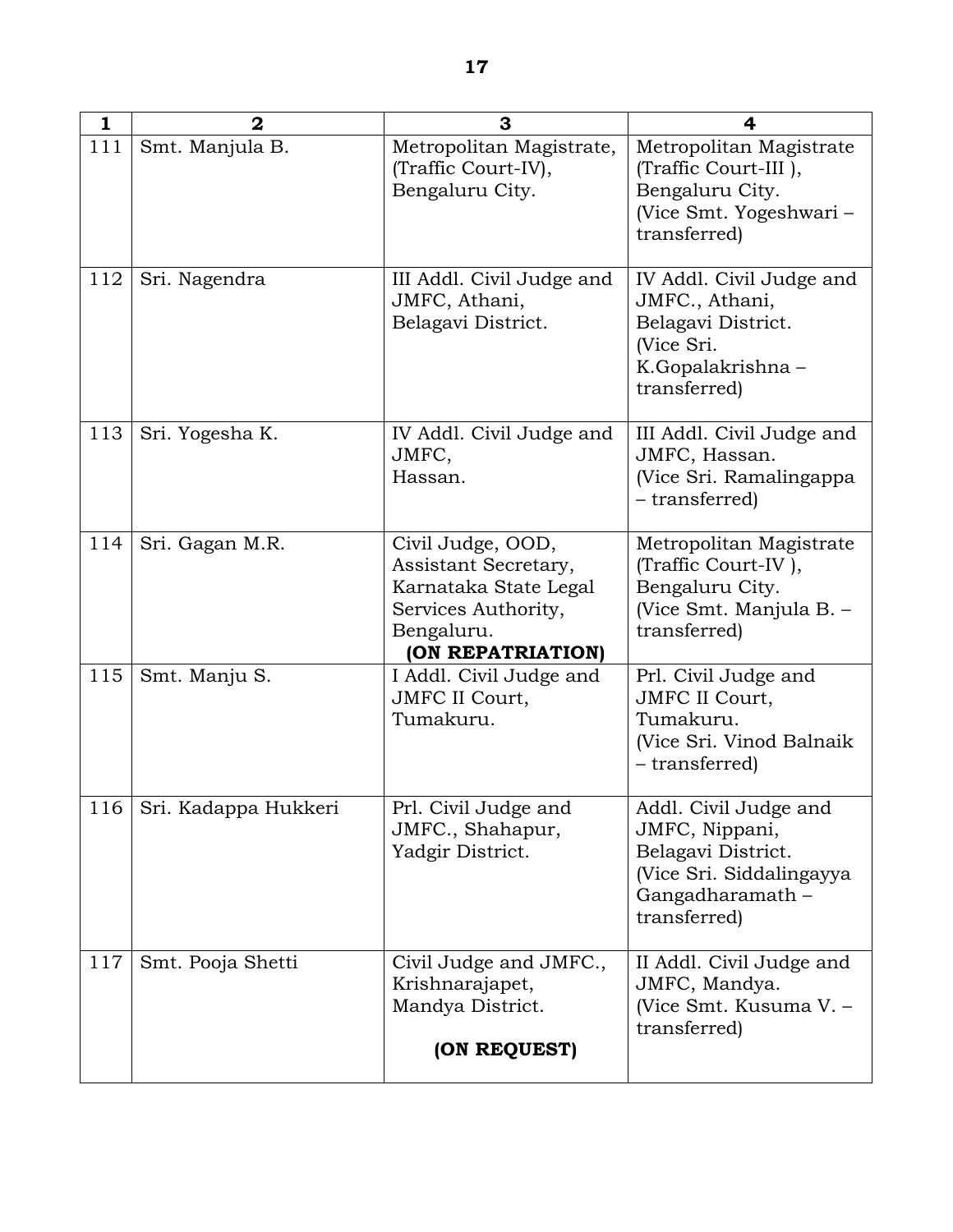| $\mathbf{1}$ | $\overline{2}$          | 3                                                                            | 4                                                                                                                        |
|--------------|-------------------------|------------------------------------------------------------------------------|--------------------------------------------------------------------------------------------------------------------------|
| 118          | Smt. Parvathi C.M.      | II Addl. Civil Judge,<br>Bengaluru Rural<br>District,<br>Bengaluru.          | <b>JMFC IV Court,</b><br>Mangaluru.<br>(Vice Sri. Rajendra<br>Prasad K.S. -<br>transferred)                              |
| 119          | Sri. Shrinath A.        | Addl. Civil Judge and<br>JMFC., Nanjangud,<br>Mysuru District.               | Prl. Civil Judge and<br>JMFC,<br>Chikkanayakanahalli,<br>Tumakuru District.<br>(Vice Smt. Thendrall K. -<br>transferred) |
| 120          | Smt. Tejashwini Sogalad | II Addl. Civil Judge and<br>JMFC-II Court,<br>Tumakuru.                      | Civil Judge and JMFC,<br>Basavana Bagewadi,<br>Vijayapura District.<br>(Vacant Court)                                    |
| 121          | Sri. Akarsh M.          | Civil Judge and JMFC.,<br>Kittur,<br>Belagavi District.                      | Civil Judge and JMFC,<br>Yelandur,<br>Chamarajanagar<br>District.<br>(Vice Sri. Sharath<br>Chandra N. -<br>transferred)  |
| 122          | Smt. Ayishabi P. Majid  | Addl. Civil Judge and<br>JMFC., Srirangapatna,<br>Mandya District.           | Civil Judge and JMFC,<br>Yelburga,<br>Koppal District.<br>(Vice Sri. Shrishail<br>Bhimashen Bagadi<br>transferred)       |
| 123          | Sri. Sathisha K.G.      | Prl. Civil Judge and<br>JMFC., Belthangady,<br>Dakshina Kannada<br>District. | Civil Judge and JMFC,<br>Heggadadevanakote,<br>Mysuru District.<br>(Vice Sri. Md. Shaiz<br>Chouthai - transferred)       |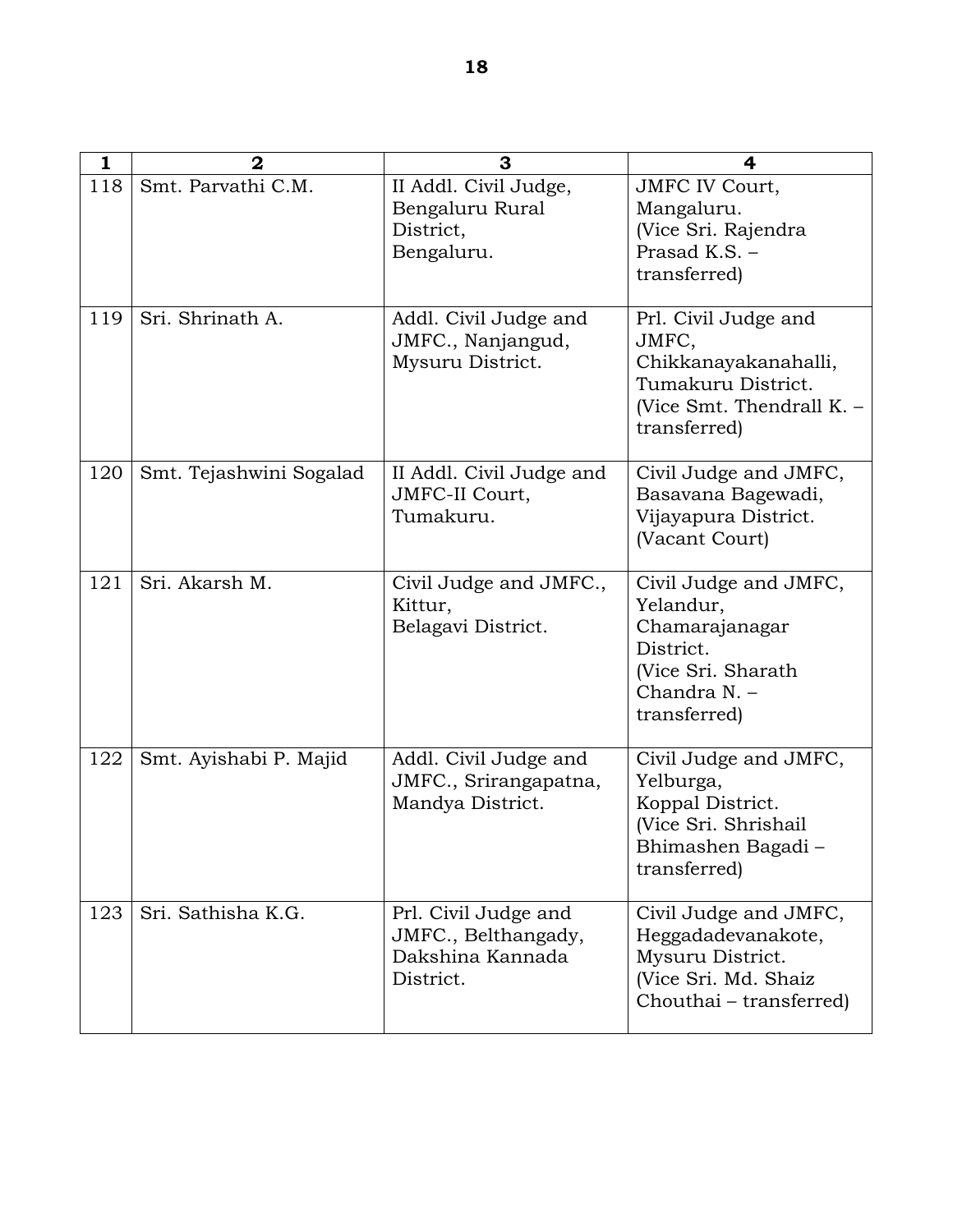| 1   | $\mathbf 2$                         | 3                                                                    | 4                                                                                                                 |
|-----|-------------------------------------|----------------------------------------------------------------------|-------------------------------------------------------------------------------------------------------------------|
| 124 | Smt. Aishwarya<br>Chidanand         | Prl. Civil Judge and<br>JMFC., Malavalli,<br>Mandya District.        | Civil Judge and JMFC,<br>Koppa,<br>Chikkamagaluru<br>District.<br>(Vacant Court)                                  |
| 125 | Sri. Chethan Annadani<br>Manjunatha | II Addl. Civil Judge,<br>Ballari.                                    | Civil Judge and JMFC,<br>T.Narasipura,<br>Mysuru District.<br>(Vice Sri. Prashantha<br>$G.C. - transferred)$      |
| 126 | Smt. Lathashree B.V.                | JMFC-II Court,<br>Belagavi.                                          | I Addl. Civil Judge and<br><b>JMFC II Court,</b><br>Tumakuru.<br>(Vice Smt. Manju S. -<br>transferred)            |
| 127 | Sri. Vishwanath<br>Yamakanmardi     | V Addl. Civil Judge and<br>JMFC., Mysuru.                            | I Addl. Civil Judge and<br><b>JMFC I Court,</b><br>Vijayapura.<br>(Vice Sri. Umesha M.P. -<br>transferred)        |
| 128 | Smt. Sharada Koppad                 | III Addl. Civil Judge and<br><b>JMFC IV Court,</b><br>Tumakuru.      | II Addl. Civil Judge and<br><b>JMFC II Court,</b><br>Tumakuru.<br>(Vice Smt. Tejashwini<br>Sogalad – transferred) |
|     | 129   Smt. Smitha Malaganve         | III Addl. Civil Judge,<br>Bengaluru Rural<br>District,<br>Bengaluru. | II Addl. Civil Judge,<br>Bengaluru Rural<br>District,<br>Bengaluru.<br>(Vice Smt. Parvathi C.M.<br>- transferred) |
| 130 | Sri. Prashantha G.C.                | Civil Judge and JMFC.,<br>T.Narasipura,<br>Mysuru District.          | I Addl. Civil Judge and<br>JMFC., Davanagere.<br>(Vice Sri. Siddaraju N.K.<br>- transferred)                      |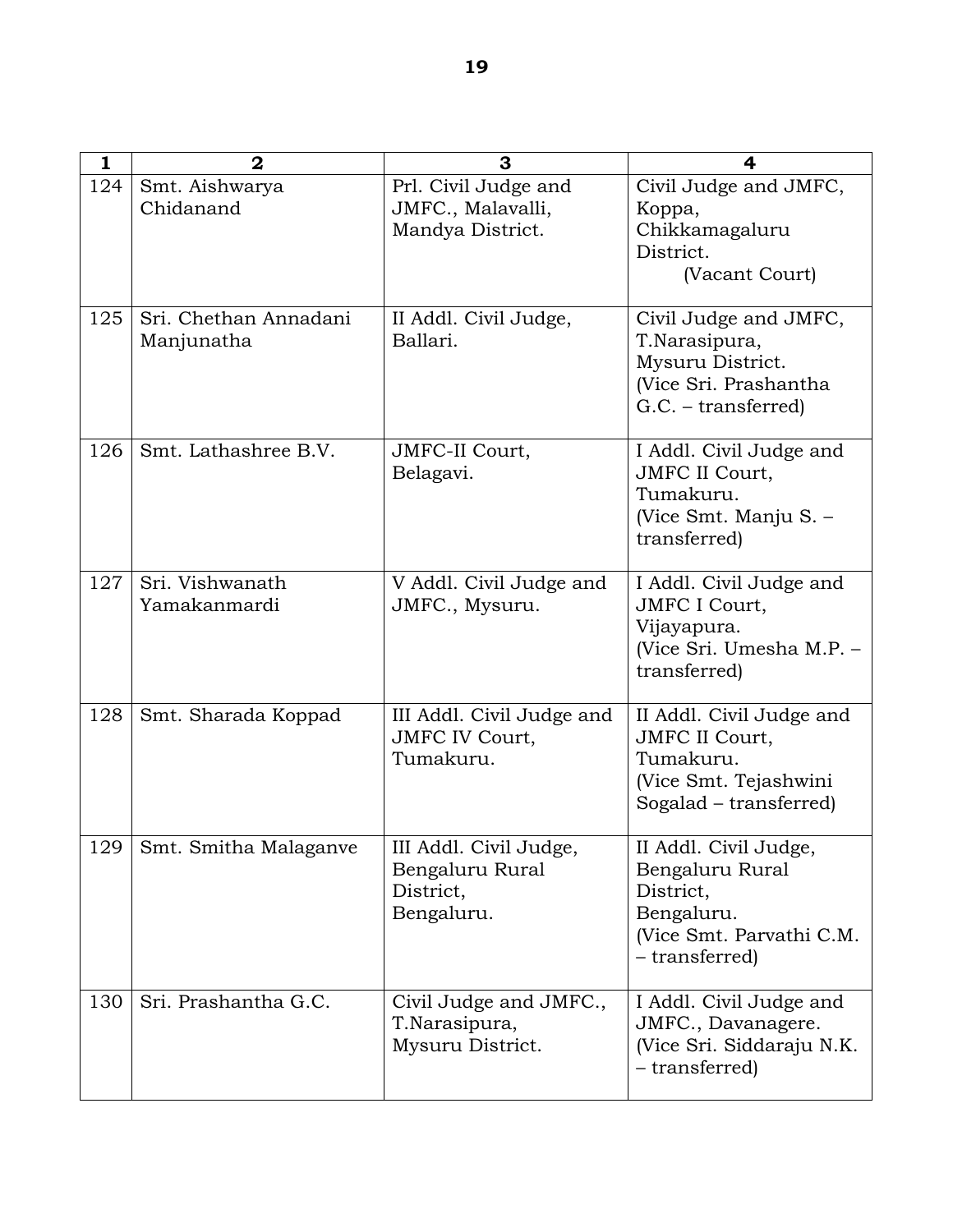| $\mathbf{1}$ | $\overline{2}$                | 3                                                                          | 4                                                                                                                       |
|--------------|-------------------------------|----------------------------------------------------------------------------|-------------------------------------------------------------------------------------------------------------------------|
| 131          | Sri. Shiva Kumara G.J.        | Prl. Civil Judge and<br>JMFC., Chintamani,<br>Chikkaballapura<br>District. | Addl. Civil Judge and<br>JMFC, Gundlupet,<br>Chamarajanagar<br>District.<br>(Vice Sri. Nagaraj Barki<br>- transferred)  |
| 132          | Sri. Lakshmeesha<br>Sharma N. | Prl. Civil Judge and<br><b>JMFC II Court,</b><br>Chikkamagaluru.           | Addl. Civil Judge and<br>JMFC,<br>Channarayapatna,<br>Hassan District.<br>(Vice Smt. Lakshmi M.V.<br>– transferred)     |
| 133          | Smt. Munirathnamma<br>C.N.    | JMFC-II Court,<br>Mysuru.                                                  | Prl. Civil Judge and<br><b>JMFC II Court,</b><br>Madikeri.<br>(Vice Sri. Manu B.K. -<br>transferred)                    |
| 134          | Sri. Kishor Kumar K.N.        | JMFC-VI Court,<br>Mangaluru.                                               | Civil Judge and JMFC,<br>Pandavapura,<br>Mandya District.<br>(Vice Sri. Anil<br>Shekhanavar-<br>transferred)            |
| 135          | Sri. Deepu B.C.               | Addl. Civil Judge and<br>JMFC., Bangarpet,<br>Kolar District.              | II Addl. Civil Judge and<br>JMFC,<br>Channarayapatna,<br>Hassan District.<br>(Vice Smt. Sujatha H. -<br>transferred)    |
| 136          | Smt. Nandini M.N.             | II Addl. Civil Judge and<br>JMFC., Davanagere.                             | Prl. Civil Judge and<br>JMFC, Kollegal,<br>Chamarajanagar<br>District.<br>(Vice Sri. Santhosha<br>Kotari – transferred) |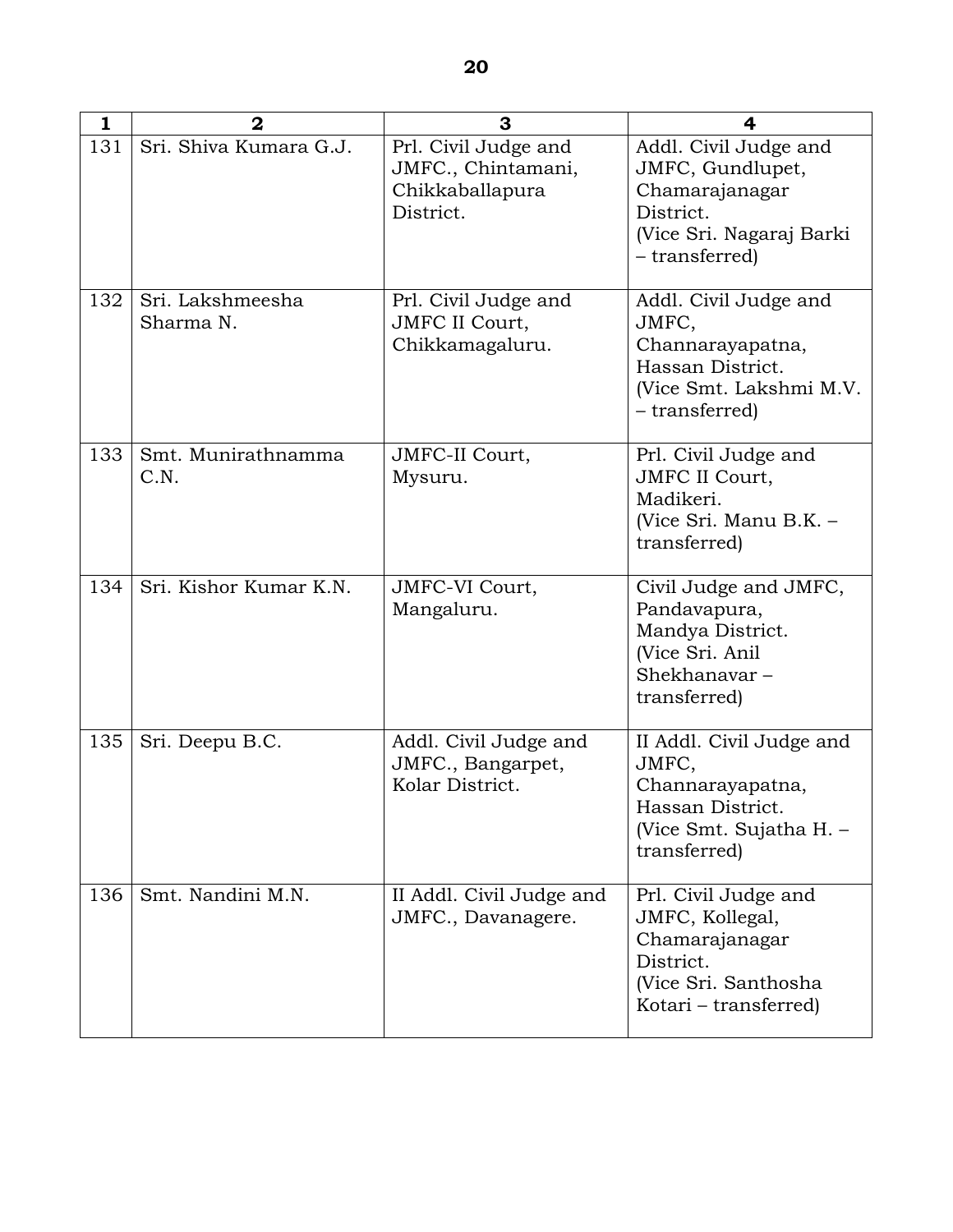| 1   | $\mathbf 2$                          | З                                                                         | 4                                                                                                                        |
|-----|--------------------------------------|---------------------------------------------------------------------------|--------------------------------------------------------------------------------------------------------------------------|
| 137 | Sri. Deepu M.T.                      | III Addl. Civil Judge and<br>JMFC., Kadur,<br>Chikkamagaluru<br>District. | Addl. Civil Judge and<br>JMFC, Nelamangala,<br>Bengaluru Rural<br>District.<br>(Vice Sri. Anand Konnur<br>- transferred) |
| 138 | Smt. Archana K.<br>Unnithan          | Civil Judge and JMFC.,<br>Honnali,<br>Davanagere District.                | Prl. Civil Judge,<br>Puttur.<br>Dakshina Kannada<br>District.<br>(Vacant Court)                                          |
| 139 | Sri. Harish G.                       | II Addl. Civil Judge and<br>JMFC., Saundatti,<br>Belagavi District.       | Prl. Civil Judge and<br><b>JMFC II Court,</b><br>Chikkamagaluru.<br>(Vice Sri. Lakshmeesha<br>Sharma N. - transferred)   |
| 140 | Sri. Siddalingayya<br>Gangadharamath | Addl. Civil Judge and<br>JMFC., Nippani,<br>Belagavi District.            | Prl. Civil Judge and<br>JMFC, Channagiri,<br>Davanagere District.<br>(Vice Smt. Kannika M.S.<br>- transferred)           |
| 141 | Sri. Rajeev Golasar                  | JMFC-IV Court,<br>Mysuru.                                                 | Prl. Civil Judge and<br>JMFC, Gokak,<br>Belagavi District.<br>(Vice Smt. Priyanka T.K.<br>- transferred)                 |
| 142 | Smt. Vismitha Moorthy                | Metropolitan Magistrate,<br>(Traffic Court-VI),<br>Bengaluru City.        | Addl. Civil Judge and<br>JMFC,<br>Srirangapatna.<br>Mandya District.<br>(Vice Smt. Ayishabi P.<br>Majid – transferred)   |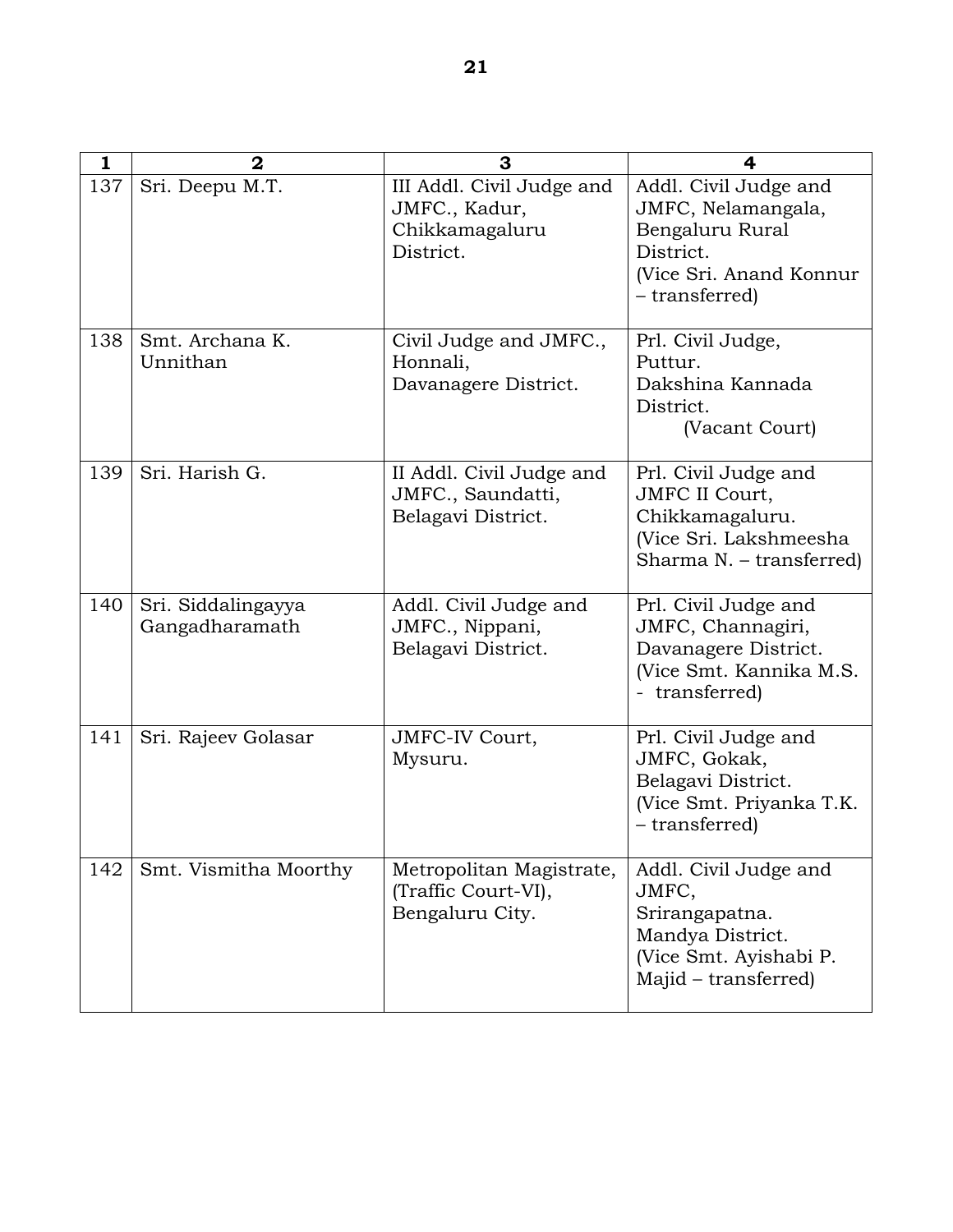| 1   | $\mathbf{2}$                     | 3                                                                             | 4                                                                                                                 |
|-----|----------------------------------|-------------------------------------------------------------------------------|-------------------------------------------------------------------------------------------------------------------|
| 143 | Smt. Vinutha D.S.                | II Addl. Civil Judge<br>and JMFC., Nanjangud,<br>Mysuru District.             | Prl. Civil Judge and<br>JMFC, Gubbi.<br>Tumakuru District.<br>(Vacant Court)                                      |
| 144 | Smt. Lakshmibai                  | VI Addl. Civil Judge and<br>JMFC.,<br>Mysuru.                                 | Civil Judge and JMFC,<br>Yellapur,<br>Uttara Kannada District.<br>(Vice Sri. Onkaramurthy<br>$H. - transferred)$  |
| 145 | Sri. Gangadhar Badiger           | Addl. Civil Judge,<br>Hiriyur,<br>Chitradurga District.                       | Prl. Civil Judge and<br>JMFC, Hiriyur,<br>Chitradurga District.<br>(Vice Smt. Farha Begum<br>Sayed – transferred) |
| 146 | Sri. Aditya R. Kalal             | II Addl. Civil Judge and<br>JMFC., Maddur,<br>Mandya District.                | Addl. Civil Judge and<br>JMFC, Ron,<br>Gadag District.<br>(Vice Sri. Sachin H.R. -<br>transferred)                |
| 147 | Sri. Sanjukumar A.<br>Paschapure | Prl. Civil Judge and<br>JMFC., Shiddlaghatta,<br>Chikkaballapura<br>District. | Civil Judge and JMFC,<br>Badami,<br>Bagalkot District.<br>(Vice Sri. Kishor Kumar<br>$M. - transferred)$          |
| 148 | Smt. Rohini D. Basapur           | Addl. Civil Judge and<br>JMFC., Periyapatna,<br>Mysuru District.              | Civil Judge and JMFC,<br>Dandeli,<br>Uttara Kannada District.<br>(Vice Sri. Praveen R.J.S.<br>- transferred)      |
| 149 | Smt. Smitha S.V.                 | Addl. Civil Judge and<br>JMFC.,<br>Chamarajanagar.                            | Deputy Registrar,<br>City Civil Court,<br>Bengaluru.<br>(Vacant Post)                                             |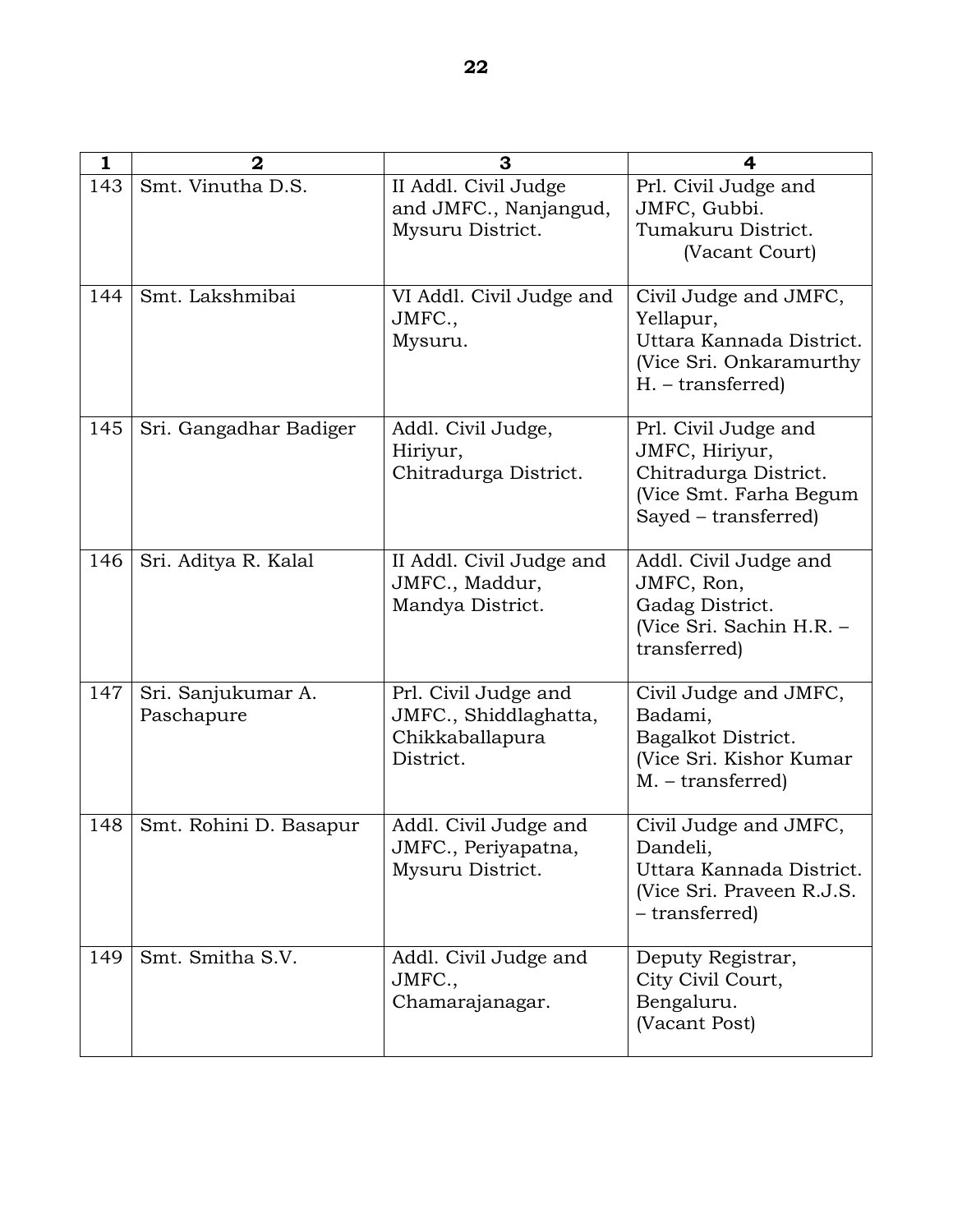| 1   | $\overline{2}$                    | 3                                                                     | 4                                                                                                                      |
|-----|-----------------------------------|-----------------------------------------------------------------------|------------------------------------------------------------------------------------------------------------------------|
| 150 | Smt. Kavyashree M.                | Addl. Civil Judge and<br>JMFC., Madhugiri,<br>Tumakuru District.      | IV Addl. Civil Judge and<br>JMFC, Hassan.<br>(Vice Sri. Yogesha K. -<br>transferred)                                   |
| 151 | Smt. Kusuma V.                    | II Addl. Civil Judge and<br>JMFC., Mandya.                            | Metropolitan Magistrate,<br>(Traffic Court-V),<br>Bengaluru City.<br>(Vacant Court)                                    |
| 152 | Sri. Avinash Ghali                | Addl. Civil Judge and<br>JMFC-III Court,<br>Raichur.                  | II Addl. Civil Judge and<br>JMFC, Shikaripur,<br>Shivamogga District.<br>(Vice Smt. Tejaswini<br>$K.M. - transferred)$ |
| 153 | Smt. Padma M.                     | JMFC-VII Court,<br>Mangaluru.                                         | Addl. Civil Judge and<br>JMFC, Pandavapura,<br>Mandya District.<br>(Vacant Court)                                      |
| 154 | Sri. Sampattakumar<br>Balolagidad | III Addl. Civil Judge,<br>Ballari.                                    | II Addl. Civil Judge and<br><b>JMFC II Court,</b><br>Vijayapura.<br>(Vice Sri. Yallappa<br>Kallapur - transferred)     |
| 155 | Sri. Venkatesha K.N.              | Addl. Civil Judge and<br>JMFC., Thirthahalli,<br>Shivamogga District. | Addl. Civil Judge and<br>JMFC., T.Narasipura.<br>Mysuru District.<br>(Vice Smt. Anitha<br>Kumarie S. -<br>transferred) |
| 156 | Sri. Mallikarjuna                 | Civil Judge and JMFC.,<br>Aurad,<br>Bidar District.                   | II Addl. Civil Judge and<br>JMFC., Davanagere.<br>(Vice Smt. Nandini M.N.<br>- transferred)                            |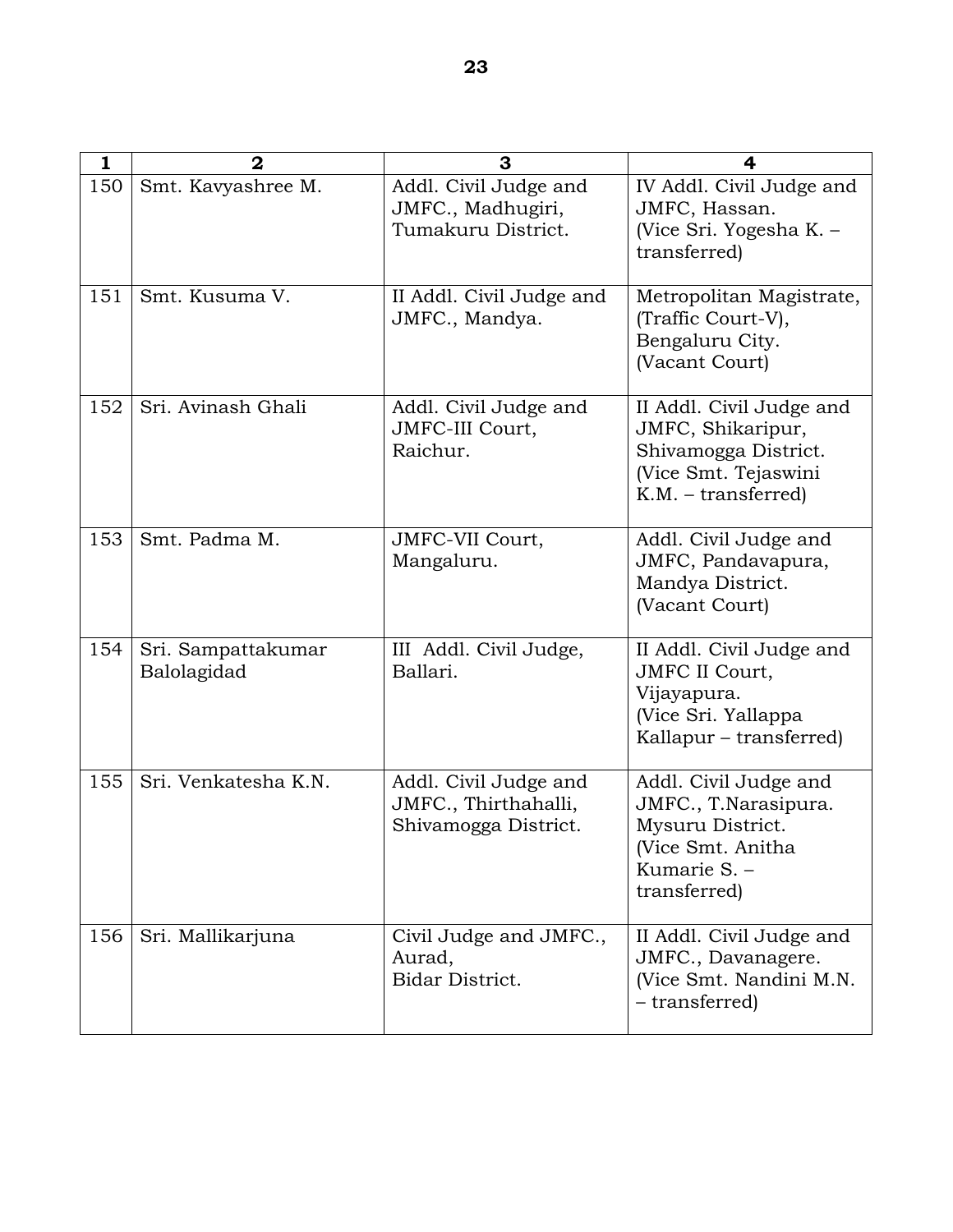| 1   | $\overline{2}$                 | 3                                                                         | 4                                                                                                                  |
|-----|--------------------------------|---------------------------------------------------------------------------|--------------------------------------------------------------------------------------------------------------------|
| 157 | Smt. Pankaja Konnur            | I Addl. Civil Judge and<br>JMFC-II Court,<br>Kalaburagi.                  | <b>JMFC II Court,</b><br>Belagavi.<br>(Vice Smt. Lathashree<br>$B.V. - transferred)$                               |
| 158 | Smt. A.N.Kanthamma             | Addl. Civil Judge,<br>Mulbagal,<br>Kolar District.                        | Civil Judge and JMFC,<br>Gundlupet,<br>Chamarajanagar<br>District.<br>(Vice Sri. H.P.Mohan<br>Kumar – transferred) |
| 159 | Sri. Achappa<br>Doddabasavaraj | II Addl. Civil Judge and<br>JMFC-II Court,<br>Dharwad.                    | II Addl. Civil Judge and<br>JMFC, Sindhanur,<br>Raichur District.<br>(Vice Sri. Anandappa M.<br>- transferred)     |
| 160 | Sri. Santhosha Kotari          | Prl. Civil Judge and<br>JMFC., Kollegal,<br>Chamarajanagar<br>District.   | Prl. Civil Judge and<br>JMFC, Virajpet,<br>Kodagu District.<br>(Vice Sri. Konappa N.V.<br>- transferred)           |
| 161 | Smt. Shilpa Thimmapur          | Addl. Civil Judge and<br>JMFC., Bantwal,<br>Dakshina Kannada<br>District. | Addl. Civil Judge,<br>Hiriyur,<br>Chitradurga District.<br>(Vice Sri. Gangadhar<br>Badiger - transferred)          |
| 162 | Sri. Yogesha M.R.              | Addl. Civil Judge,<br>Malur,<br>Kolar District.                           | Civil Judge and JMFC,<br>Periyapatna,<br>Mysuru District.<br>(Vacant Court)                                        |
| 163 | Sri. Vinayak Vankhande         | Addl. Civil Judge and<br>JMFC-II Court,<br>Bidar.                         | III Addl. Civil Judge and<br>JMFC, Udupi.<br>(Vice Smt. Nirmala M.C.<br>- transferred)                             |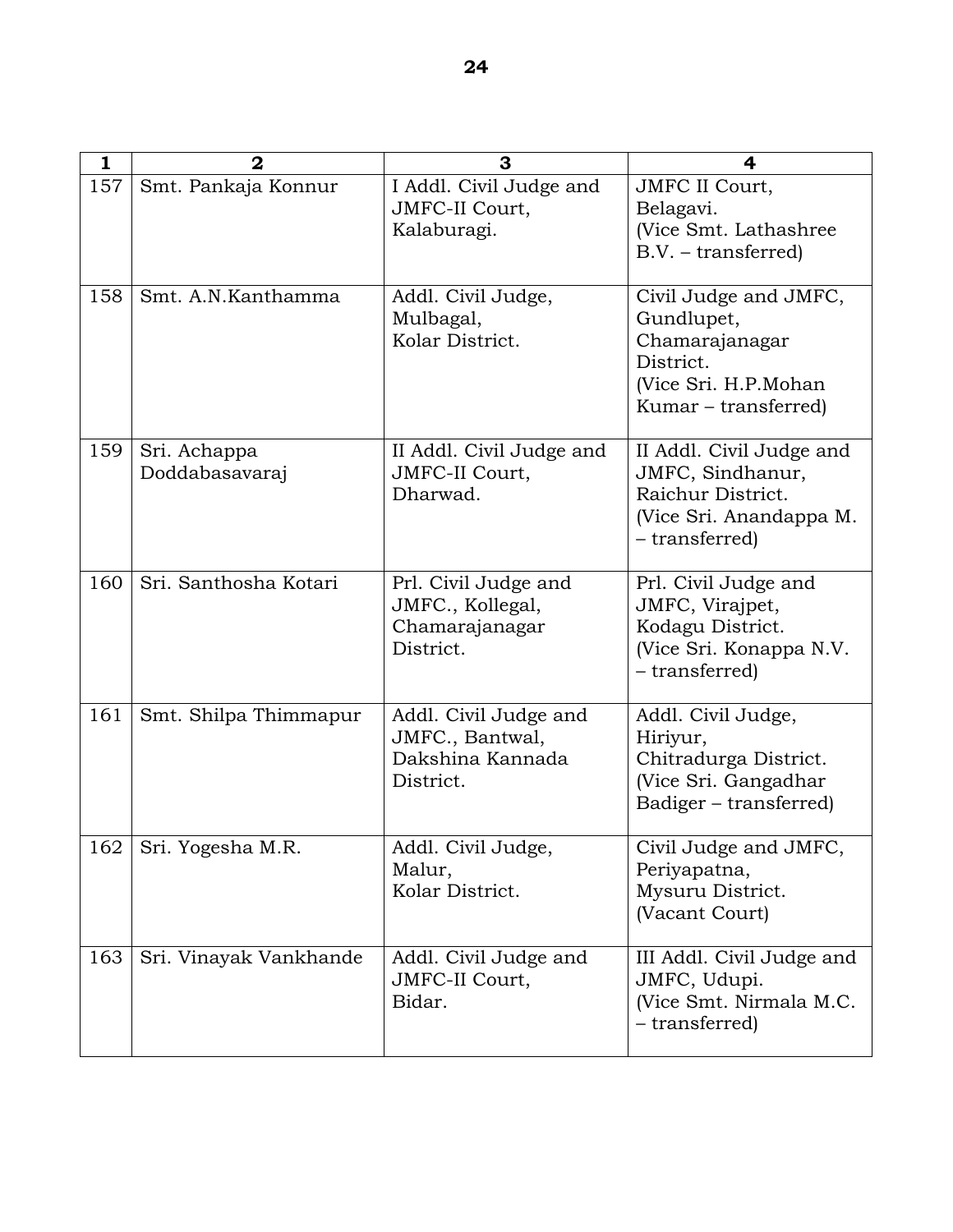| 1   | $\overline{2}$           | 3                                                                         | 4                                                                                                        |
|-----|--------------------------|---------------------------------------------------------------------------|----------------------------------------------------------------------------------------------------------|
| 164 | Sri. Purushothama T.P.   | Addl. Civil Judge and<br>JMFC., Bhadravathi,<br>Shivamogga District.      | Civil Judge and JMFC,<br>Turuvekere,<br>Tumakuru District.<br>(Vacant Court)                             |
| 165 | Sri. Umesha M.P.         | I Addl. Civil Judge and<br>JMFC-I Court,<br>Vijayapura.                   | Prl. Civil Judge and<br>JMFC, Holalkere,<br>Chitradurga District.<br>(Vacant Court)                      |
| 166 | Sri. Ameet Ghatti        | II Addl. Civil Judge and<br>JMFC., Arasikere,<br>Hassan District.         | Prl. Civil Judge and<br>JMFC, Ballari.<br>(Vice Sri. Abdul Saleem<br>- transferred)                      |
| 167 | Sri. Irappa Dhavaleshwar | II Addl. Civil Judge and<br>JMFC., Kadur,<br>Chikkamagaluru<br>District.  | Addl. Civil Judge and<br>JMFC, Ballari.<br>(Vice Sri. Raghunatha<br>Gowda $K.T.$ -<br>transferred)       |
| 168 | Sri. Girisha R.B.        | Addl. Civil Judge and<br>JMFC., Hosakote,<br>Bengaluru Rural<br>District. | Prl. Civil Judge and<br>JMFC, Dharwad.<br>(Vacant Court)                                                 |
| 169 | Sri. Konappa N.V.        | Prl. Civil Judge and<br>JMFC., Virajpet,<br>Kodagu District.              | Addl. Civil Judge and<br>JMFC, Maddur,<br>Mandya District.<br>(Vice Smt. Priyanka B. -<br>transferred)   |
| 170 | Sri. Hareesh Jadhav      | Addl. Civil Judge and<br>JMFC., Holenarasipura,<br>Hassan District.       | Addl. Civil Judge and<br>JMFC, Sindgi,<br>Vijayapura District.<br>(Vice Sri. Ashappa –<br>transferred)   |
| 171 | Sri. Ramamurthy N.       | Addl. Civil Judge and<br>JMFC., Tarikere,<br>Chikkamagaluru<br>District.  | Prl. Civil Judge and<br><b>JMFC II Court,</b><br>Bidar.<br>(Vice Sri. Ishwar<br>Musalmari - transferred) |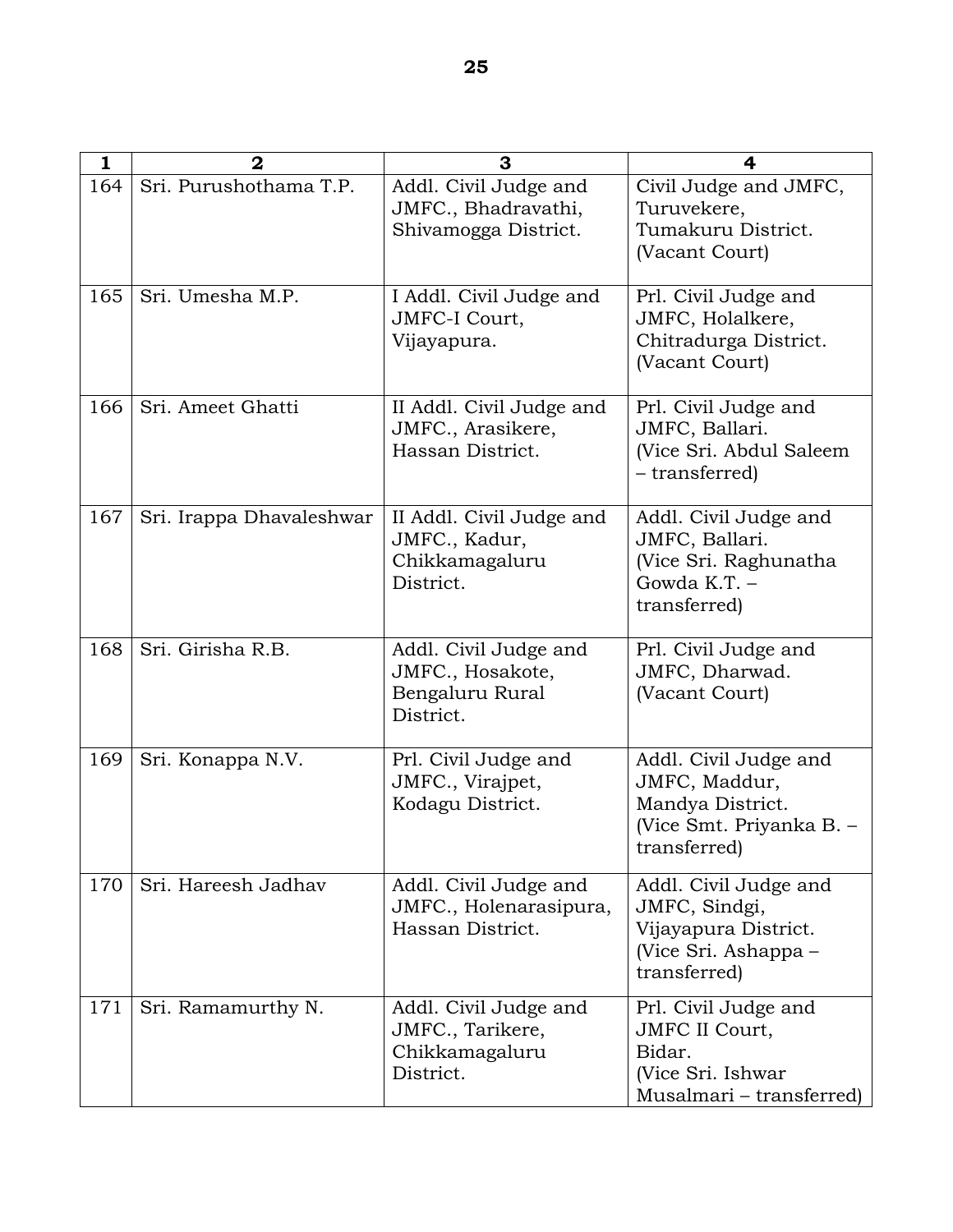| 1   | $\mathbf{2}$             | 3                                                                           | 4                                                                                                                               |
|-----|--------------------------|-----------------------------------------------------------------------------|---------------------------------------------------------------------------------------------------------------------------------|
| 172 | Sri. Harisha K.M.        | Civil Judge and JMFC.,<br>Narasimharajapura,<br>Chikkamagaluru<br>District. | Civil Judge and JMFC,<br>Gudibande,<br>Chikkaballapura<br>District.<br>(Vice Sri. Shivakumar R.<br>- transferred)               |
| 173 | Sri. Dasari Kranti Kiran | Prl. Civil Judge and<br>JMFC., Tiptur,<br>Tumakuru District.                | Civil Judge and JMFC,<br>Narasimharajapura,<br>Chikkamagaluru<br>District.<br>(Vice Sri. Harisha K.M. -<br>transferred)         |
| 174 | Sri. Kiran S.P.          | II Addl. Civil Judge and<br>JMFC., K.G.F.,<br>Kolar District.               | II Addl. Civil Judge and<br>JMFC, Maddur,<br>Mandya District.<br>(Vice Sri. Aditya R. Kalal<br>- transferred)                   |
| 175 | Sri. Siddaraju N.K.      | I Addl. Civil Judge and<br>JMFC., Davanagere.                               | III Addl. Civil Judge and<br>JMFC., Davanagere.<br>(Vice Sri. Kiran<br>Pralhadrao Mutalik Patil<br>– transferred)               |
| 176 | Smt. Farha Begum Sayed   | Prl. Civil Judge and<br>JMFC., Hiriyur,<br>Chitradurga District.            | Civil Judge and JMFC.,<br>Kittur.<br>Belagavi District.<br>(Vice Sri. Akarsh M. -<br>transferred)                               |
| 177 | Sri. Hulugappa D.        | Addl. Civil Judge and<br>JMFC., Indi,<br>Vijayapura District.               | Addl. Civil Judge and<br>JMFC III Court,<br>Raichur.<br>(Vice Sri. Avinash Ghali<br>- transferred)                              |
| 178 | Sri. Nagesh N.A.         | Addl. Civil Judge,<br>Holalkere,<br>Chitradurga District.                   | Addl. Civil Judge and<br><b>JMFC II Court,</b><br>Madikeri,<br>Kodagu District.<br>(Vice Smt. Smita<br>Nagalapur - transferred) |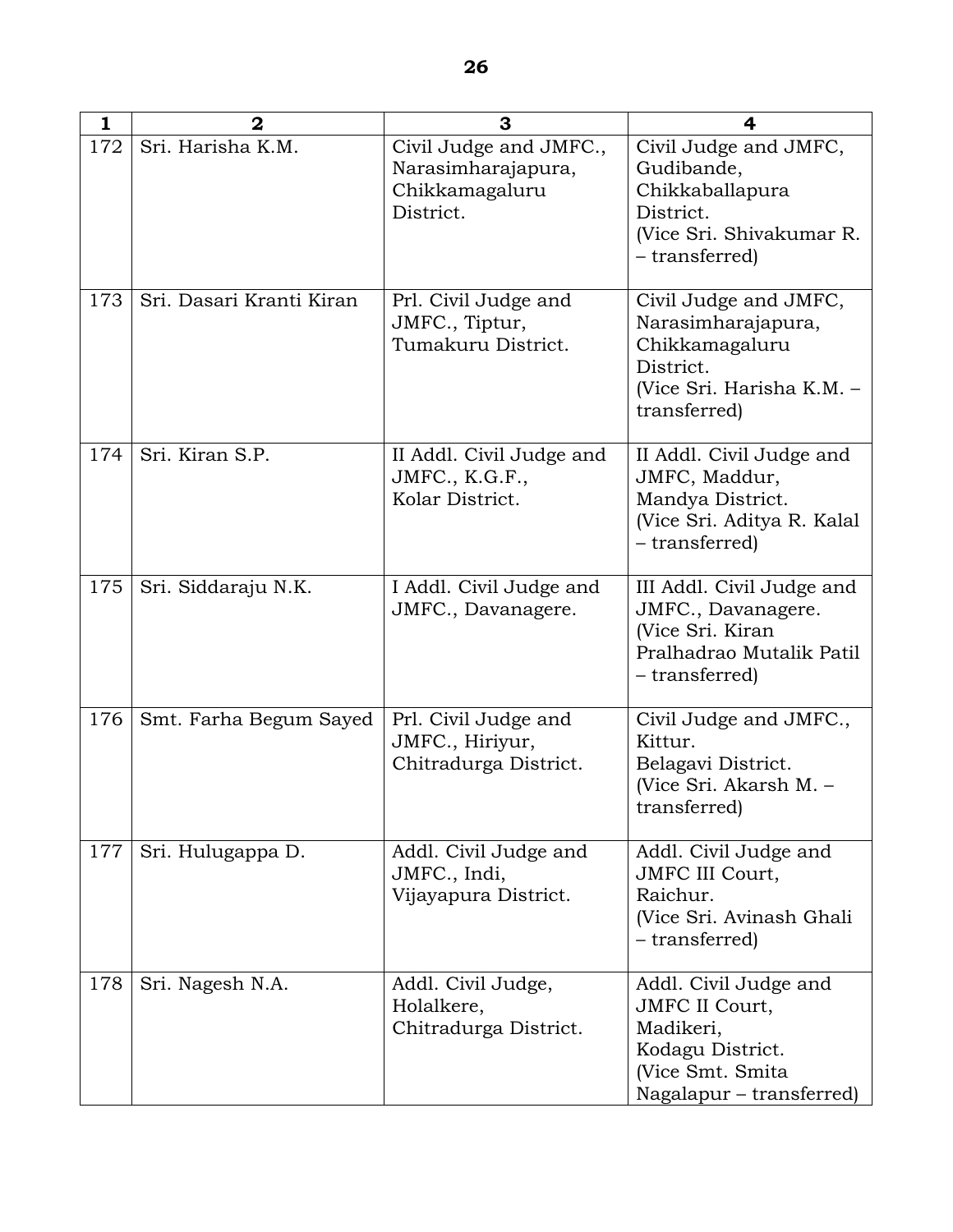| $\mathbf{1}$ | $\mathbf 2$            | 3                                                                         | 4                                                                                                              |
|--------------|------------------------|---------------------------------------------------------------------------|----------------------------------------------------------------------------------------------------------------|
| 179          | Sri. Nagaraj Barki     | Addl. Civil Judge and<br>JMFC., Gundlupet,<br>Chamarajanagar<br>District. | III Addl. Civil Judge,<br>Belagavi.<br>(Vacant Court)                                                          |
| 180          | Smt. Jyothi Patil      | JMFC-III Court,<br>Shivamogga.                                            | Civil Judge and JMFC.,<br>Mudalagi,<br>Belagavi District.<br>(Vice Sri. Suresha S.N. -<br>transferred)         |
| 181          | Sri. Md.Shaiz Chouthai | Civil Judge and JMFC.,<br>Heggadadevanakote,<br>Mysuru District.          | Addl. Civil Judge and<br><b>JMFC II Court,</b><br>Bidar.<br>(Vice Sri. Vinayak<br>Vankhande-<br>transferred)   |
| 182          | Sri. Yallappa Kallapur | II Addl. Civil Judge and<br>JMFC-II Court,<br>Vijayapura.                 | Prl. Civil Judge and<br>JMFC, Aland,<br>Kalaburagi District.<br>(Vice Sri. Chandrakant -<br>transferred)       |
| 183          | Smt. Smita Nagalapur   | Addl. Civil Judge and<br>JMFC-II Court,<br>Madikeri.                      | I Addl. Civil Judge and<br><b>JMFC II Court,</b><br>Kalaburagi.<br>(Vice Smt. Pankaja<br>Konnur – transferred) |
| 184          | Sri. Mahammadali Nayak | V Addl. Civil Judge and<br>JMFC.,<br>Mangaluru.                           | III Addl. Civil Judge and<br>JMFC,<br>Bhadravathi,<br>Shivamogga District.<br>(Vacant Court)                   |
| 185          | Smt. Shashikala G.     | Civil Judge and JMFC,<br>Sandur,<br>Ballari District.                     | II Addl. Civil Judge and<br>JMFC, Nanjangud,<br>Mysuru District.<br>(Vice Smt. Vinutha D.S.<br>- transferred)  |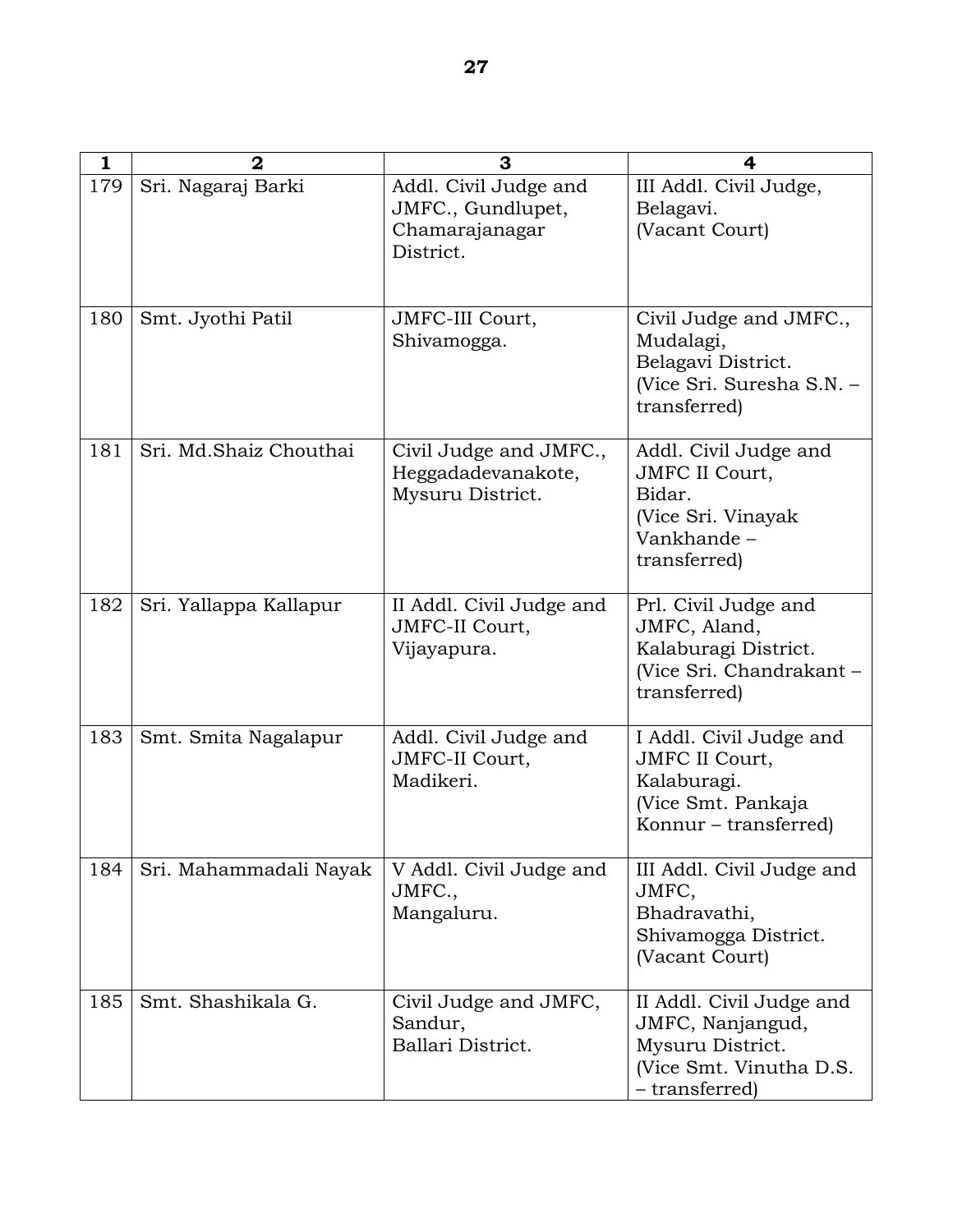| 1   | 2                                    | 3                                                                   | 4                                                                                                                    |
|-----|--------------------------------------|---------------------------------------------------------------------|----------------------------------------------------------------------------------------------------------------------|
| 186 | Sri. Chandrakant                     | Prl. Civil Judge and<br>JMFC., Aland,<br>Kalaburagi District.       | Civil Judge and JMFC,<br>Muddebihal,<br>Vijayapura District.<br>(Vice Sri. Suresh<br>Annappa Savadi-<br>transferred) |
| 187 | Smt. Surya Prabha H.D.               | II Addl. Civil Judge and<br>JMFC-II Court,<br>Kalaburagi.           | Addl. Civil Judge and<br>JMFC, Gokak,<br>Belagavi District.<br>(Vice Smt. Shobha -<br>transferred)                   |
| 188 | Smt. Anitha Kumarie S.               | Addl. Civil Judge and<br>JMFC., T.Narasipura,<br>Mysuru District.   | Addl. Civil Judge and<br>JMFC, Chitradurga.<br>(Vice Sri. Nemachandra<br>- transferred)                              |
| 189 | Sri. Basavaraja<br>Thulasappa Nayaka | Addl. Civil Judge and<br>JMFC., Krishnarajapet,<br>Mandya District. | IV Addl. Civil Judge,<br>Belagavi.<br>(Vacant Court)                                                                 |
| 190 | Sri. Devaraddy                       | Addl. Civil Judge and<br>JMFC., Nagamangala,<br>Mandya District.    | Civil Judge and JMFC,<br>Sandur,<br>Ballari District.<br>(Vice Smt. Shashikala G.<br>– transferred)                  |
| 191 | Sri. Rajendra Prasad K.S.            | JMFC-IV Court,<br>Mangaluru.                                        | III Addl. Civil Judge and<br><b>JMFC IV Court,</b><br>Tumakuru.<br>(Vice Smt. Sharada<br>Koppad – transferred)       |
| 192 | Smt. Yashashwini Ameen<br><b>B.</b>  | II Addl. Civil Judge and<br>JMFC., Pandavapura,<br>Mandya District. | III Addl. Civil Judge and<br>JMFC, Shivamogga.<br>(Vice Smt. Pooja J. –<br>transferred)                              |
| 193 | Sri. Vinay Vithal<br>Kundapur        | JMFC-VI Court,<br>Belagavi.                                         | IV Addl. Civil Judge and<br><b>JMFC V Court,</b><br>Tumakuru.<br>(Vice Smt. Tara K.C. -<br>transferred)              |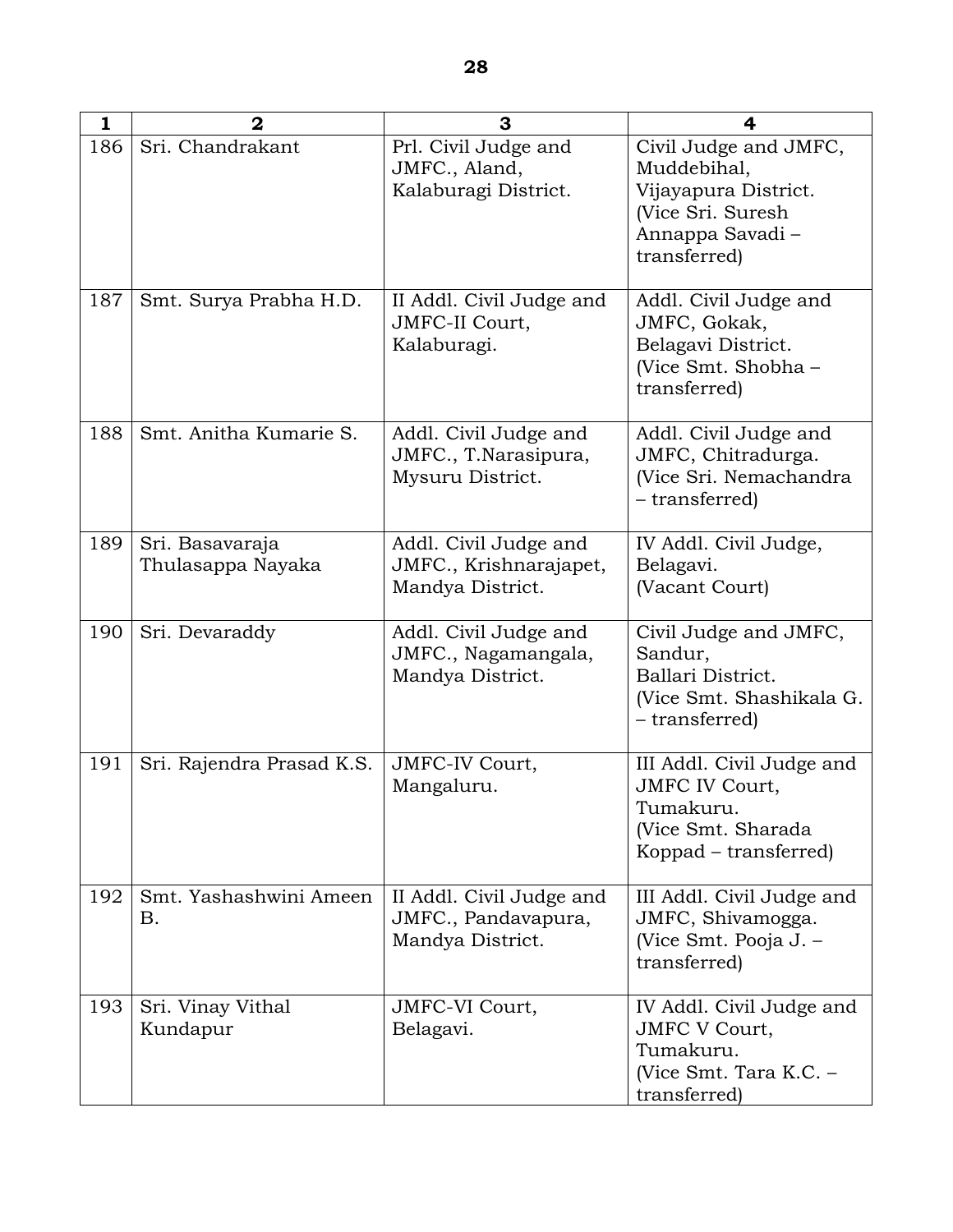| $\mathbf{1}$ | $\mathbf{z}$                   | 3                                                                          | 4                                                                                                                                  |
|--------------|--------------------------------|----------------------------------------------------------------------------|------------------------------------------------------------------------------------------------------------------------------------|
| 194          | Sri. Santoshakumar<br>Daivajna | II Addl. Civil Judge and<br>JMFC., Anekal,<br>Bengaluru Rural<br>District. | Civil Judge and JMFC,<br>Chittapur,<br>Kalaburagi District.<br>(Vice Sri.<br>Subhaschandra Rathod<br>- transferred)                |
| 195          | Smt. Tara K.C.                 | IV Addl. Civil Judge and<br>JMFC-V Court,<br>Tumakuru.                     | <b>JMFC III Court,</b><br>Mangaluru.<br>(Vice Smt. Ashwini Kore<br>- transferred)                                                  |
| 196          | Sri. Sannahanamagouda          | Addl. Civil Judge and<br>JMFC., Hunsur,<br>Mysuru District.                | II Addl. Civil Judge,<br>Ballari.<br>(Vice Sri. Chethan<br>Annadani Manjunatha -<br>transferred)                                   |
| 197          | Smt. Shakunthala R.            | IV Addl. Civil Judge and<br>JMFC., Hubballi,<br>Dharwad District.          | Addl. Civil Judge and<br>JMFC, Krishnarajapet,<br>Mandya District.<br>(Vice Sri. Basavaraja<br>Thulasappa Nayaka -<br>transferred) |
| 198          | Smt. Anuradha H.T.             | Civil Judge and JMFC.,<br>Kundagol,<br>Dharwad District.                   | VI Addl. Civil Judge &<br>JMFC, Mysuru.<br>(Vice Smt. Lakshmibai -<br>transferred)                                                 |
| 199          | Sri. Sachin H.R.               | Addl. Civil Judge and<br>JMFC., Ron,<br>Gadag District.                    | Addl. Civil Judge,<br>Srinivasapura,<br>Kolar District.<br>(Vice Sri. Nagesh Naik –<br>transferred)                                |
| 200          | Smt. Vinutha B.S.              | VII Addl. Civil Judge<br>and JMFC., Belagavi.                              | Addl. Civil Judge and<br>JMFC, Anekal,<br>Bengaluru Rural<br>District.<br>(Vice Smt. Kavya B.H. -<br>transferred)                  |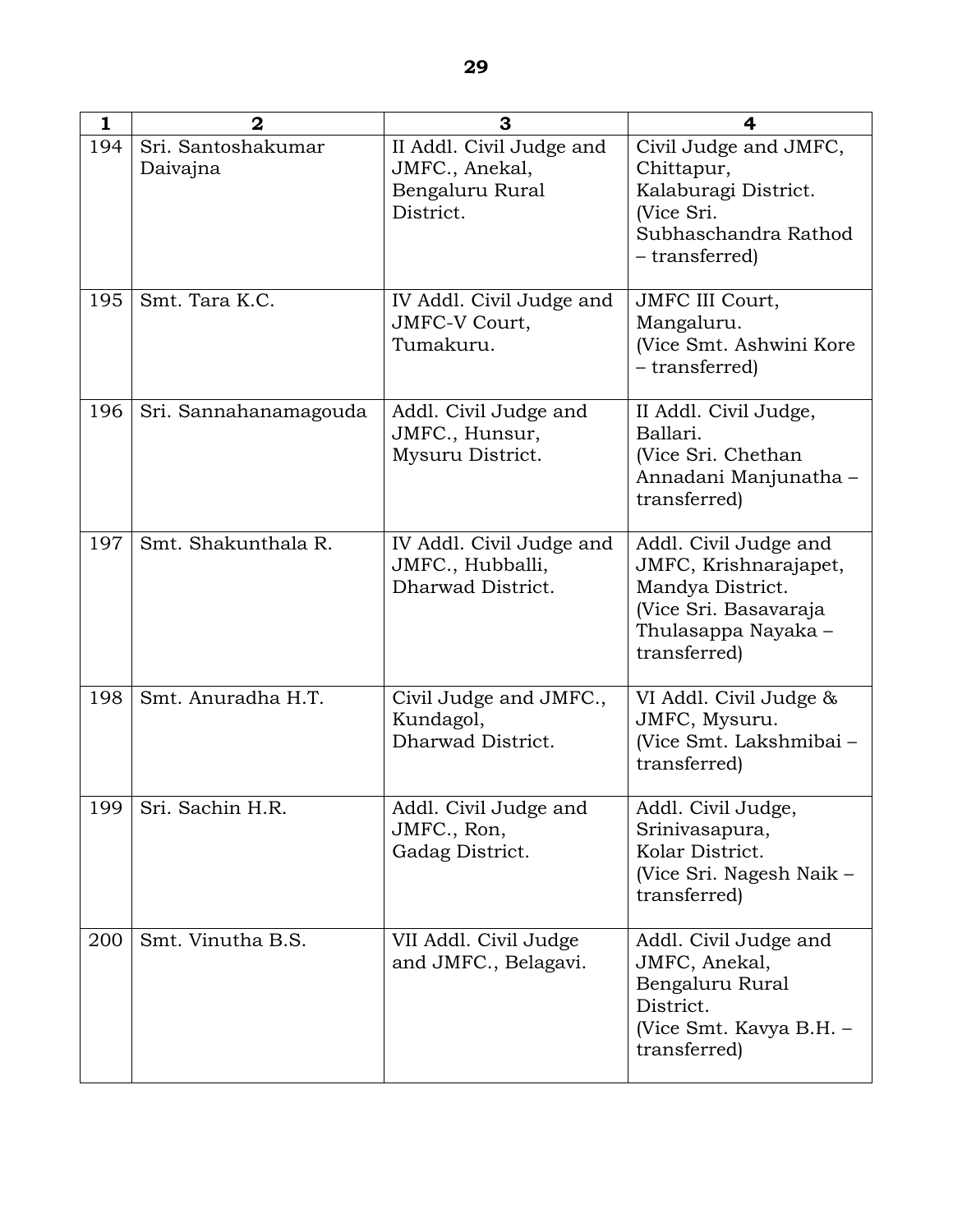| 1   | $\mathbf 2$                              | 3                                                                              | 4                                                                                                                    |
|-----|------------------------------------------|--------------------------------------------------------------------------------|----------------------------------------------------------------------------------------------------------------------|
| 201 | Smt. Poojashri H.S.                      | VII Addl. Civil Judge<br>and JMFC., Mysuru.                                    | <b>JMFC VI Court,</b><br>Mangaluru.<br>(Vice Sri. Kishor Kumar<br>K.N. - transferred)                                |
| 202 | Smt. Geeta                               | Addl. Civil Judge and<br>JMFC., Sira,<br>Tumakuru District.                    | V Addl. Civil Judge and<br>JMFC.,<br>Belagavi.<br>(Vacant Court)                                                     |
| 203 | Smt. Preethy K.                          | VIII Addl. Civil Judge<br>and JMFC., Mysuru.                                   | III Addl. Civil Judge and<br>JMFC., Hubballi,<br>Dharwad District.<br>(Vacant Court)                                 |
| 204 | Smt. Shilpashree N.S.                    | JMFC-VIII Court,<br>Mangaluru.                                                 | VII Addl. Civil Judge &<br>JMFC, Mysuru.<br>(Vice Smt. Poojashri<br>H.S. - transferred)                              |
| 205 | Smt. Rohini D.                           | Addl. Civil Judge and<br>JMFC., Shiddlaghatta,<br>Chikkaballapura<br>District. | Addl. Civil Judge and<br>JMFC, Kundapur,<br>Udupi District.<br>(Vice Smt.<br>Nagarathnamma –<br>transferred)         |
| 206 | Smt. Savita Rudragouda<br>Chikkanagoudar | JMFC-IX Court,<br>Mangaluru.                                                   | Addl. Civil Judge and<br>JMFC., Kanakapura,<br>Ramanagara District.<br>(Vice Sri. Krishna<br>Murthy N. - transferred |
| 207 | Smt. Prathibha                           | Prl. Civil Judge and<br>JMFC., Somwarpet,<br>Kodagu District.                  | VIII Addl. Civil Judge &<br>JMFC, Mysuru.<br>(Vice Smt. Preethy $K -$<br>transferred)                                |
| 208 | Smt. Pushpa Jogoji                       | JMFC-III Court,<br>Hubballi,<br>Dharwad District.                              | II Addl. Civil Judge and<br><b>JMFC II Court,</b><br>Gadag.<br>(Vice Sri. Arun Chougule<br>- transferred)            |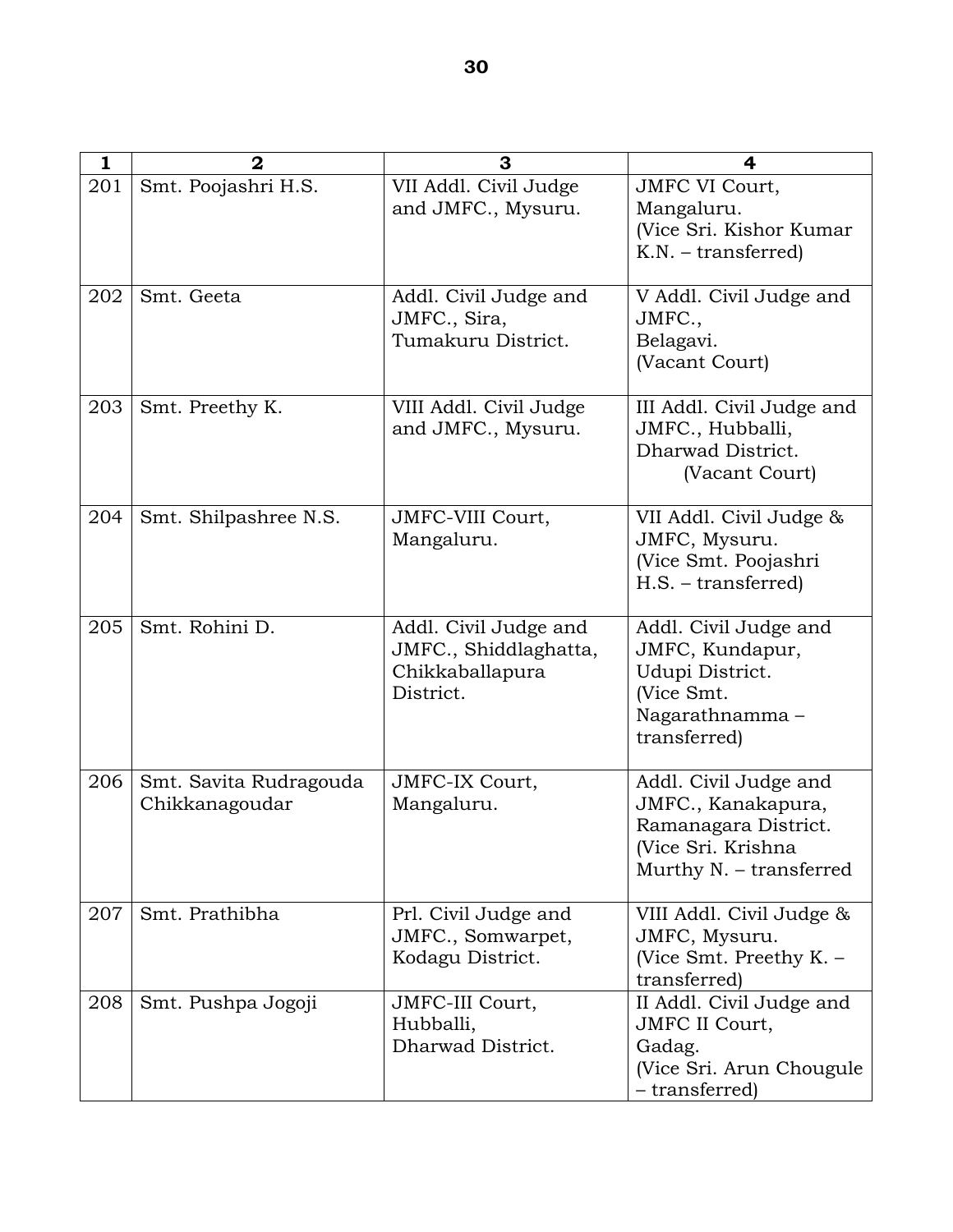| 1   | $\overline{2}$        | 3                                                                      | 4                                                                                                                                      |
|-----|-----------------------|------------------------------------------------------------------------|----------------------------------------------------------------------------------------------------------------------------------------|
| 209 | Sri. Manju M.         | Addl. Civil Judge and<br>JMFC., Soraba,<br>Shivamogga District.        | II Addl. Civil Judge and<br>JMFC, K.G.F.<br>Kolar District.<br>(Vice Sri. Kiran S.P. -<br>transferred)                                 |
| 210 | Smt. Pooja J.         | III Addl. Civil Judge and<br>JMFC.,<br>Shivamogga.                     | Prl. Civil Judge and<br>JMFC, Shiddlaghatta,<br>Chikkaballapura<br>District.<br>(Vice Sri. Sanjukumar<br>Paschapure -<br>transferred)  |
| 211 | Smt. Chaitra Kulkarni | VIII Addl. Civil Judge<br>and JMFC.,<br>Belagavi.                      | Addl. Civil Judge and<br>JMFC, Hosakote,<br>Bengaluru Rural<br>District.<br>(Vice Sri. Girisha R.B. -<br>transferred)                  |
| 212 | Smt. Pooja Belakeri   | II Addl. Civil Judge and<br>JMFC., Channagiri,<br>Davanagere District. | Addl. Civil Judge and<br>JMFC, Hunsur,<br>Mysuru District.<br>(Vice Sri.<br>Sannahanamagouda –<br>transferred)                         |
| 213 | Smt. Salma A.S.       | III Addl. Civil Judge and<br>JMFC.,<br>Gadag.                          | II Addl. Civil Judge and<br>JMFC, Anekal,<br>Bengaluru Rural<br>District.<br>(Vice Sri. Santhosha-<br>kumar Daivajna -<br>transferred) |
| 214 | Sri. Suresha S.N.     | Civil Judge and JMFC.,<br>Mudalagi,<br>Belagavi District.              | Addl. Civil Judge and<br>JMFC,<br>Heggadadevanakote,<br>Mysuru District.<br>(Vice Sri. Srinatha J.N. -<br>transferred)                 |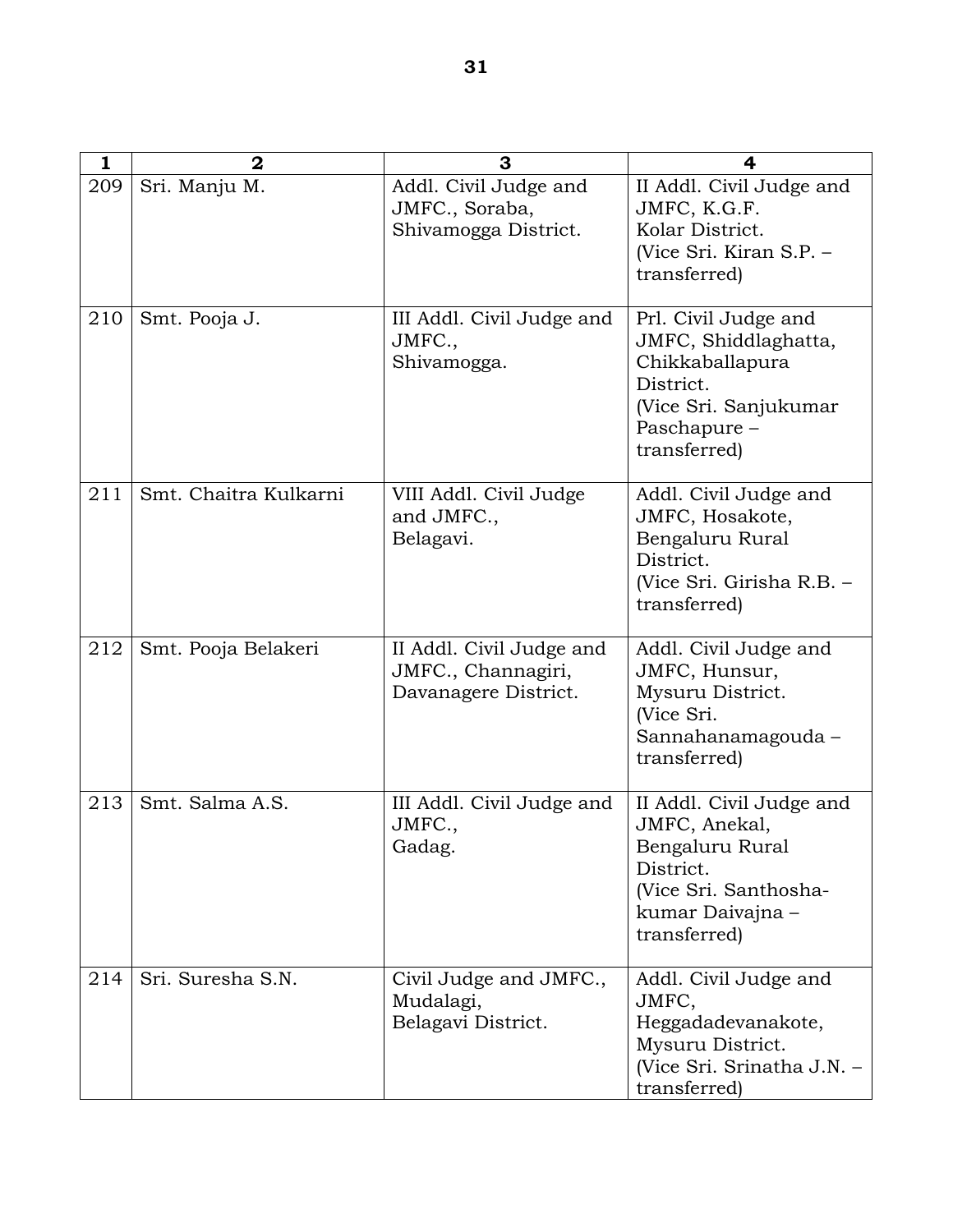| $\mathbf{1}$ | $\overline{2}$                         | 3                                                                            | 4                                                                                                                      |
|--------------|----------------------------------------|------------------------------------------------------------------------------|------------------------------------------------------------------------------------------------------------------------|
| 215          | Sri. Srinatha J.N.                     | Addl. Civil Judge and<br>JMFC.,<br>Heggadadevanakote,<br>Mysuru District.    | Civil Judge & JMFC.,<br>Koratagere,<br>Tumakuru District.<br>(Vice Smt. Vidyalaxmi<br>Bhat – transferred)              |
| 216          | Sri. Kiran Pralhadrao<br>Mutalik Patil | III Addl. Civil Judge and<br>JMFC., Davanagere.                              | III Addl. Civil Judge,<br>Bengaluru Rural<br>District,<br>Bengaluru.<br>(Vice Smt. Smitha<br>Malaganve – transferred)  |
| 217          | Smt. Sneha M.                          | IV Addl. Civil Judge and<br>JMFC., Bhadravathi,<br>Shivamogga District.      | Addl. Civil Judge,<br>Mulbagal,<br>Kolar District.<br>(Vice Smt.<br>A.N.Kanthamma-<br>transferred)                     |
| 218          | Sri. Prathapkumar N.                   | Civil Judge and JMFC.,<br>Laxmeshwar,<br>Gadag District.                     | Prl. Civil Judge and<br>JMFC, Devanahalli,<br>Bengaluru Rural<br>District.<br>(Vice Sri. Sandesha K. -<br>transferred) |
| 219          | Sri. Venkatesha N.                     | II Addl. Civil Judge and<br>JMFC., Puttur,<br>Dakshina Kannada<br>District.  | Civil Judge and JMFC,<br>Chamarajanagar.<br>(Vice Sri. Mohammed<br>Roshan Sha-<br>transferred)                         |
| 220          | Sri. Anand Konnur                      | Addl. Civil Judge and<br>JMFC., Nelamangala,<br>Bengaluru Rural<br>District. | Civil Judge and JMFC,<br>Bhalki,<br>Bidar District.<br>(Vice Sri. Prashant<br>Badawadagi-<br>transferred)              |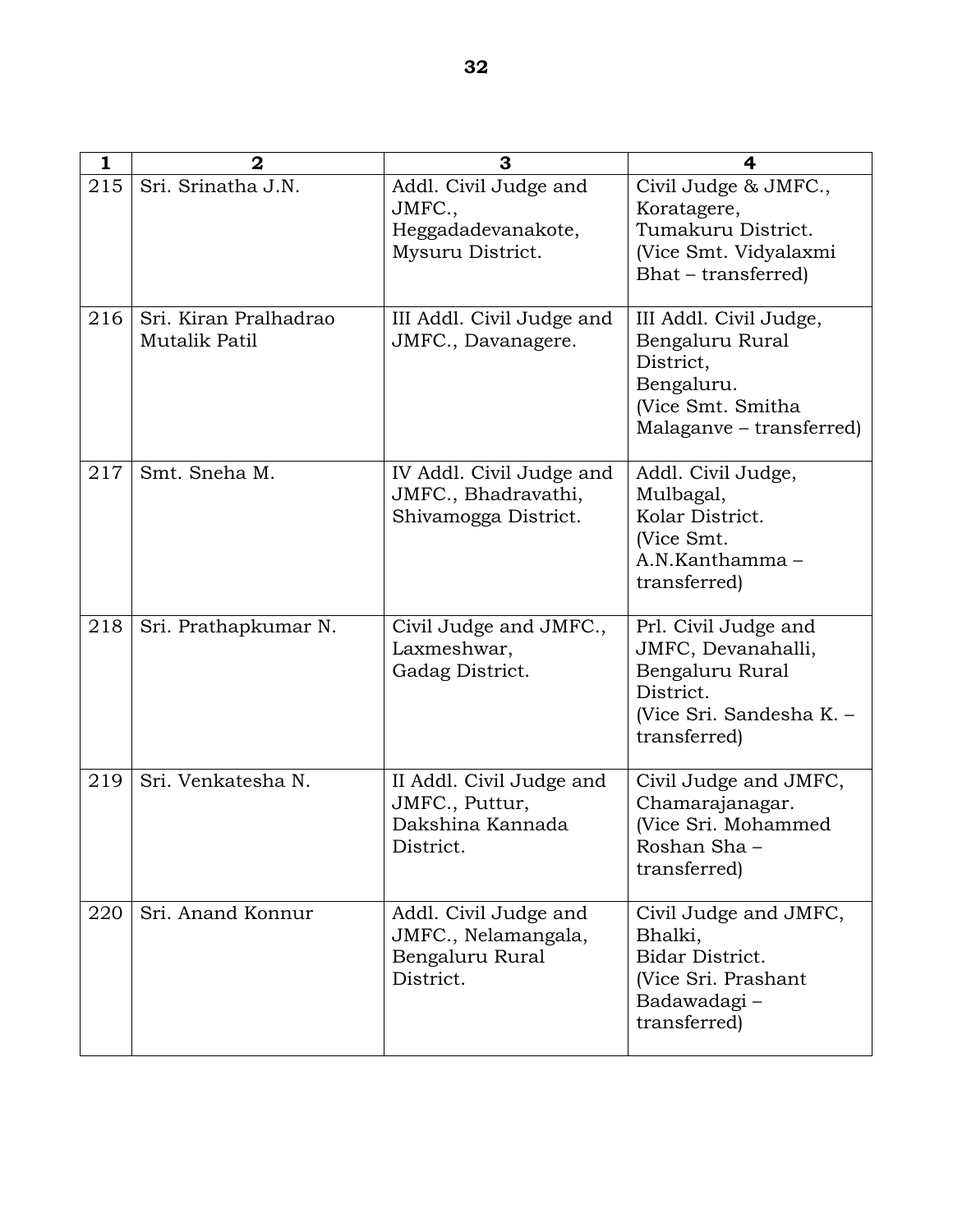| $\mathbf{1}$ | $\overline{2}$              | 3                                                                          | $\overline{\mathbf{4}}$                                                                                     |
|--------------|-----------------------------|----------------------------------------------------------------------------|-------------------------------------------------------------------------------------------------------------|
| 221          | Smt. Saritha Kumari<br>A.M. | IX Addl. Civil Judge and<br>JMFC.,<br>Mysuru.                              | Civil Judge and JMFC.,<br>Kushalnagar,<br>Kodagu District.<br>(Vice Sri. Sandeep S.<br>Reddy – transferred) |
| 222          | Sri. K.Gopalakrishna        | IV Addl. Civil Judge and<br>JMFC., Athani,<br>Belagavi District.           | Prl. Civil Judge and<br>JMFC, Somwarpet,<br>Kodagu District.<br>(Vice Smt. Prathibha -<br>transferred)      |
| 223          | Smt. Sujatha H.             | II Addl. Civil Judge and<br>JMFC.,<br>Channarayapatna,<br>Hassan District. | III Addl. Civil Judge &<br>JMFC, Mangaluru.<br>(Vice Smt. Deepa V. -<br>transferred)                        |
| 224          | Sri. Yashwanth Kumar K.     | Civil Judge and JMFC.,<br>Sullia,<br>Dakshina Kannada<br>District.         | Prl. Civil Judge and<br>JMFC, Thirthahalli,<br>Shivamogga District.<br>(Vacant Court)                       |
| 225          | Smt. Nikita S. Akki         | IV Addl. Civil Judge and<br>JMFC-II Court,<br>Gadag.                       | IV Addl. Civil Judge &<br>JMFC, Mangaluru.<br>(Vice Sri. Guruprasad C.<br>- transferred)                    |
| 226          | Smt. Niveditha N.           | II Addl. Civil Judge and<br>JMFC., Thirthahalli,<br>Shivamogga District.   | Addl. Civil Judge and<br>JMFC, Chamarajanagar.<br>(Vice Smt. Smitha S.V. –<br>transferred)                  |
| 227          | Smt. Nagarathnamma          | Addl. Civil Judge and<br>JMFC., Kundapura,<br>Udupi District.              | <b>JMFC IV Court,</b><br>Mysuru.<br>(Vice Sri. Rajeev Golasar<br>- transferred)                             |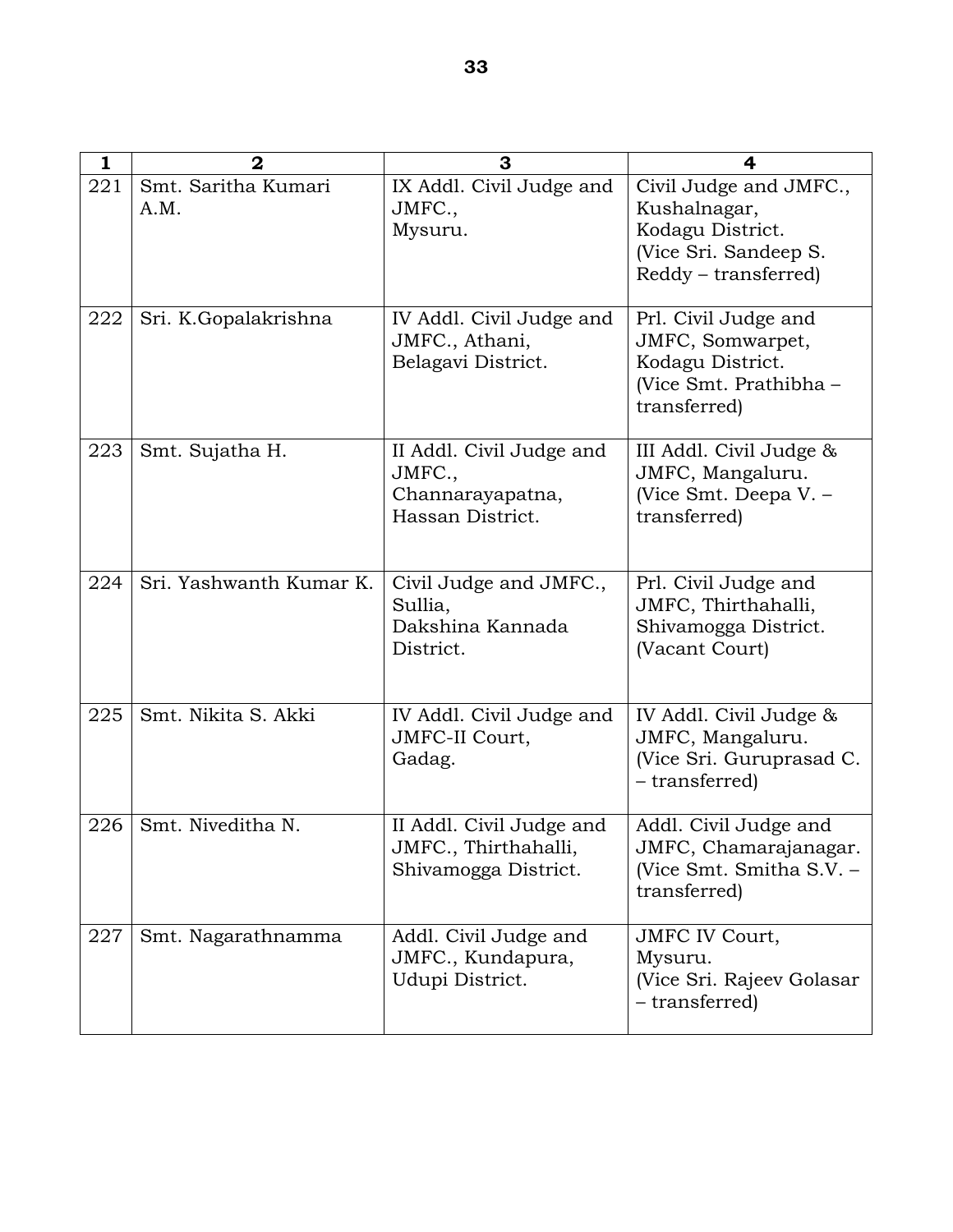| 1   | $\mathbf{2}$             | 3                                                                    | 4                                                                                                                    |
|-----|--------------------------|----------------------------------------------------------------------|----------------------------------------------------------------------------------------------------------------------|
| 228 | Sri. Basavaraj Nesaragi  | III Addl. Civil Judge and<br><b>JMFC II Court,</b><br>Kalaburagi.    | II Addl. Civil Judge and<br><b>JMFC II Court,</b><br>Kalaburagi.<br>(Vice Smt. Surya Prabha<br>H.D. - transferred)   |
| 229 | Sri. Birappa Kamble      | IV Addl. Civil Judge and<br>JMFC., Ballari.                          | III Addl. Civil Judge,<br>Ballari.<br>(Vice Sri. Sampatta-<br>kumar Balolagidad -<br>transferred)                    |
| 230 | Smt. Neelam Nitin Rao    | III Addl. Civil Judge &<br>JMFC,<br>Dharwad.                         | Addl. Civil Judge and<br>JMFC,<br>Dharwad.<br>(Vacant Court)                                                         |
| 231 | Smt. Chandini N.         | II Addl. Civil Judge and<br><b>JMFC II Court,</b><br>Chikkamagaluru. | I Addl. Civil Judge and<br><b>JMFC II Court,</b><br>Chikkamagaluru.<br>(Vacant Court)                                |
| 232 | Sri. Shrinivasa K.R.     | IV Addl. Civil Judge,<br>Kalaburagi.                                 | III Addl. Civil Judge and<br><b>JMFC II Court,</b><br>Kalaburagi.<br>(Vice Sri. Basavaraj<br>Nesaragi – transferred) |
| 233 | Smt. Suman Chitargi      | IX Addl. Civil Judge and<br>JMFC., Belagavi.                         | VI Addl. Civil Judge and<br>JMFC., Belagavi.<br>(Vacant Court)                                                       |
| 234 | Sri. Ravindra S. Havargi | X Addl. Civil Judge &<br>JMFC,<br>Mysuru.                            | IX Addl. Civil Judge &<br>JMFC, Mysuru.<br>(Vice Smt. Saritha<br>Kumari A.M. -<br>transferred)                       |
| 235 | Sri. Fawaz P.A.          | Prl. Civil Judge and<br>JMFC, Bhatkal,<br>Uttara Kannada District.   | Addl. Civil Judge and<br>JMFC, Bhatkal,<br>Uttara Kannada District.<br>(Vacant Court)                                |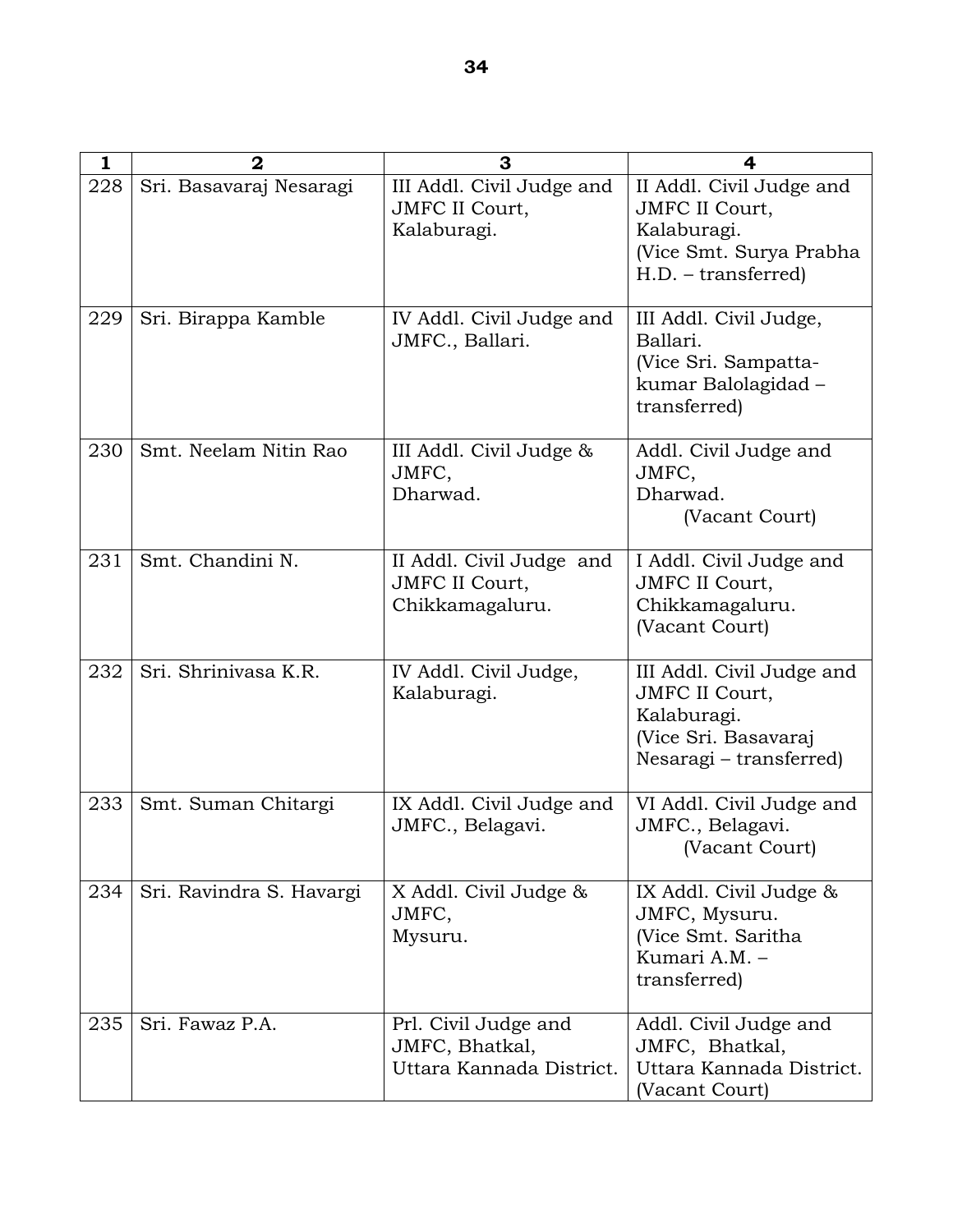| 1   | $\mathbf{2}$                          | 3                                                                    |                                                                                                                |
|-----|---------------------------------------|----------------------------------------------------------------------|----------------------------------------------------------------------------------------------------------------|
| 236 | Smt. Kajal A.                         | III Addl. Civil Judge and<br><b>JMFC II Court</b><br>Chikkamagaluru. | II Addl. Civil Judge and<br><b>JMFC II Court</b><br>Chikkamagaluru.<br>(Vice Smt. Chandini N -<br>transferred) |
| 237 | Smt. Champashree R.                   | X Addl. Civil Judge and<br>JMFC., Belagavi.                          | VII Addl. Civil Judge and<br>JMFC., Belagavi.<br>(Vice Smt. Vinutha B.S.)<br>- transferred)                    |
| 238 | Sri. Dastageersab<br>Abdulrajak Mulla | V Addl. Civil Judge,<br>Kalaburagi.                                  | IV Addl. Civil Judge,<br>Kalaburagi.<br>(Vice Sri. Shrinivasa<br>$K.R. - transferred)$                         |
| 239 | Smt. Roopa Chinivar                   | V Addl. Civil Judge and<br>JMFC., Ballari.                           | IV Addl. Civil Judge and<br>JMFC., Ballari.<br>(Vice Sri. Birappa<br>Kamble - transferred)                     |

### BY ORDER OF THE HIGH COURT

# $Sd$  /-(T.G.SHIVASHANKARE GOWDA) REGISTRAR GENERAL

To,

 The Compiler, Karnataka Gazette, Bengaluru, for favour of publication in the next issue of Gazette in Part-II, Section 2, through the Nodal Officer (E-Gazette), High Court of Karnataka, Bengaluru.

### **Copy forwarded for information and necessary action to:-**

- 1. The Prl. City Civil and Sessions Judge, Bengaluru City and all the Prl. District and Sessions Judges in the State, with a direction to circulate a copy of this notification to the officers/courts concerned and to make necessary arrangement for relieving the officers concerned.
- 2. The Officers mentioned at Sl.No.1 to 6, 8 to 29, 31 to 113 and 115 to 239 of the notification with a direction to get themselves relieved from the present charge of their posts and then proceed to take charge of their new posts on the forenoon of **May 23, 2022**.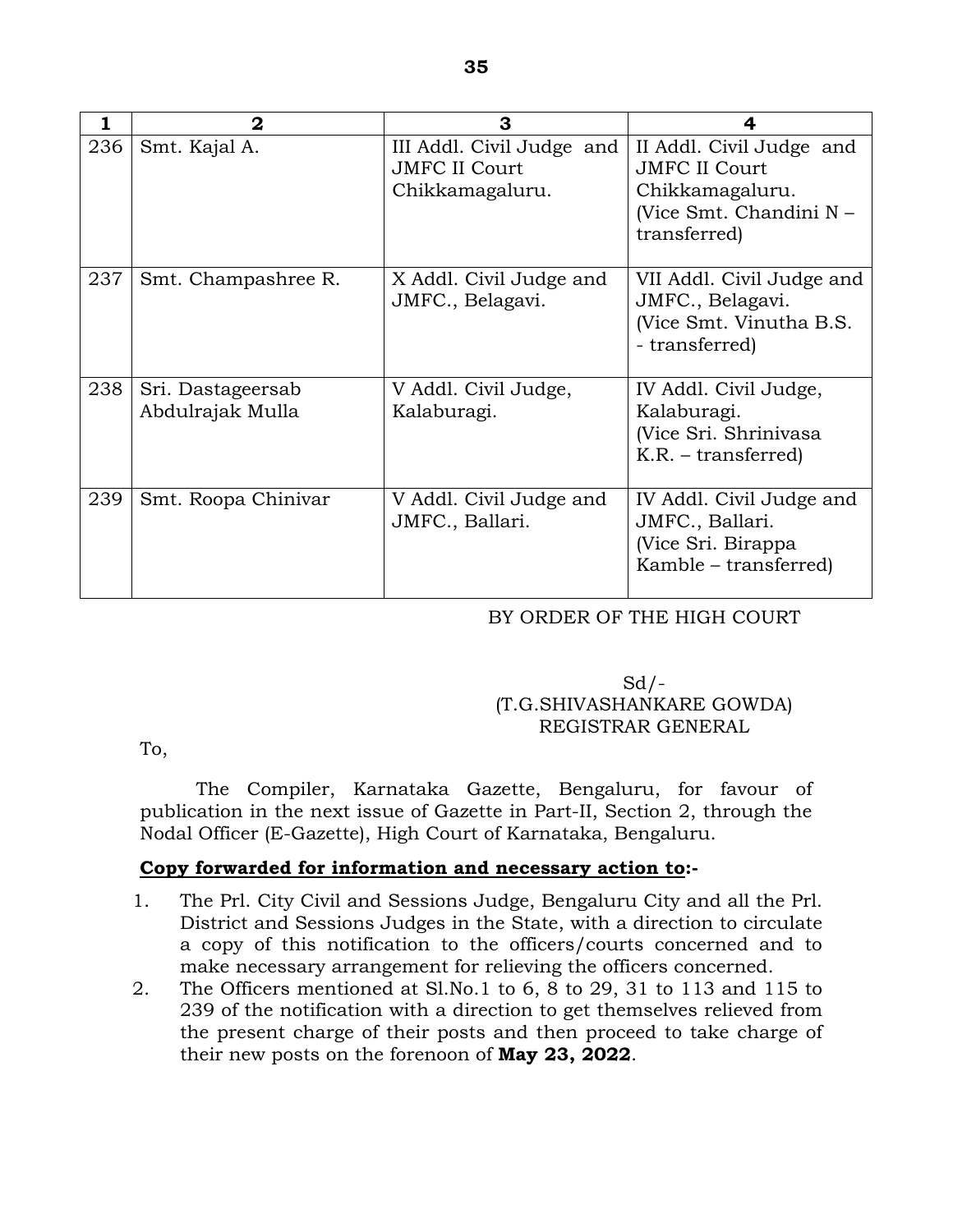- 3. The Officers mentioned at Sl.No.7 and 30 of the notification with a direction to get themselves relieved from the present charge of their posts and then proceed to take charge of their new posts only after receipt of necessary appointment orders from the Government on the forenoon of **May 23, 2022**.
- 4. The Officer mentioned at Sl.No.114 of the notification with a direction to get himself relieved from the present charge of his post only after receipt of necessary repatriation order from the Government and then proceed to take charge of his new post on the forenoon of **May 23, 2022**.
- 5. The Accountant General in Karnataka, Bengaluru.
- 6. The A.R(S.S)-cum-P.S. to Hon'ble the Chief Justice.
- 7. All the Private Secretaries to the Hon'ble Judges.
- 8. The Registrar General/ Registrar (Vigilance)/ Registrar (Statistics and Review)/ Registrar (Judicial)/Registrar (Recruitment)/Registrar (Administration)/Registrar (Protocol and Hospitality)/Registrar (Infrastructure and Maintenance)/Registrar (Computers) and Secretary to Hon'ble the Chief Justice.
- 9. The Additional Registrar General, Dharwad and Kalaburagi Benches.
- 10. The Central Project Co-ordinator of this office, with a request to web-host this notification on the official website of the High Court of Karnataka.
- 11. The Director, Karnataka Judicial Academy, Bengaluru.
- 12. The Director, Arbitration Centre Karnataka (Domestic and International), III Floor, Khanija Bhavan, Race Course Road, Bengaluru.
- 13. The Director, Bangalore Mediation Centre, Nyaya Degula, H.Siddaiah Road, Bengaluru.
- 14. The Member Secretary, Karnataka State Legal Services Authority, Nyaya Degula, Bengaluru.
- 15. The Member Secretary, High Court Legal Services Committee, High Court Building, Bengaluru.
- 16. The Chief Secretary to Government of Karnataka, Vidhana Soudha, Bengaluru.
- 17. The Prl. Secretary to Government of Karnataka, Law Department, Vidhana Soudha, Bengaluru.